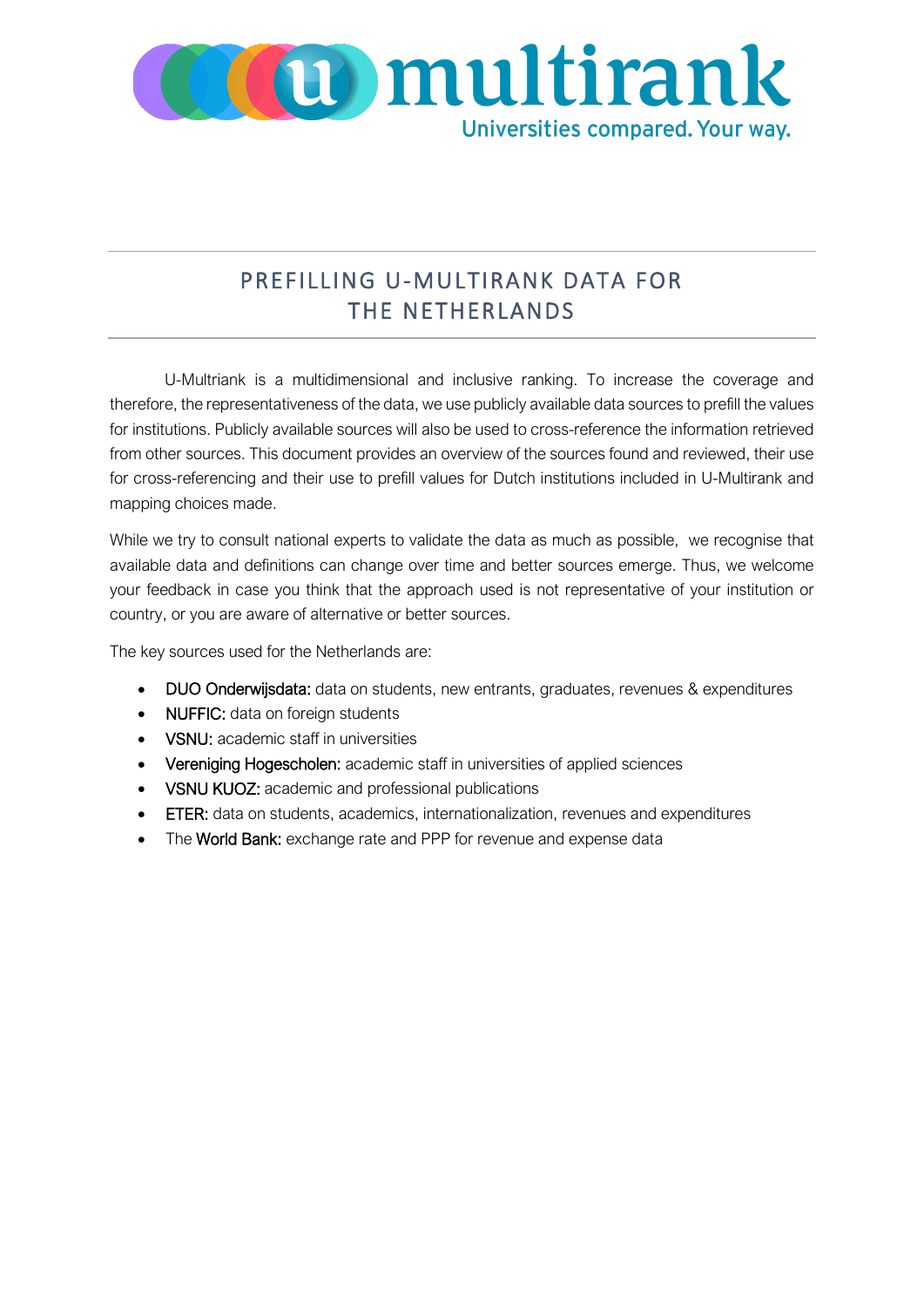

#### NATIONAL SOURCES

Measurement level: Institutional level. Data aggregated at a higher level is not suitable for U-Multirank.

DUO (eng: the Ministry of Education – education data). DUO is a Dutch Ministry of Education (also called the Education Executive Agency). It collects data about funded education in the Netherlands and makes a large amount of collected data available online. Data are intended for municipalities, schools, research agencies, newspapers, software suppliers and other parties interested in the education field<sup>[1](#page-1-0)</sup>.

Data obtained:

- Student data (e.g. number of students per program, new students, graduates by level of program)
- Revenue data (e.g. total revenues, amount per category, total expenditures)

NUFFIC (eng: the Dutch organisation for internationalisation in education) is a knowledge centre and public service provider covering internationalization of education across the entire education sector. From primary and secondary education to vocational and higher education and research, NUFFIC carries out its research together with commissioning parties such as the Ministry of Education, Culture and Science, the Ministry of Foreign Affairs and the European Commission<sup>[2](#page-1-1)</sup>.

Data obtained:

• Foreign degree-seeking students (e.g. number of international students per program level)

VSNU (eng: the Association of Universities) represents 14 Dutch research universities. The VSNU office signals, schedules and supports the Steering Groups and the Board of the association. The VSNU is also an employers' association<sup>3</sup>. In 2022, VSNU got a new name: UvN: Universiteiten van Nederland.

• Academic staff data for research universities (e.g. academic staff in headcount and FTEs)

Vereniging Hogescholen (eng: the Association of Universities of applied sciences) represents education and research at 36 universities of applied sciences in the Netherlands. Together with its members it influences political decision-making and is a discussion partner for social organizations and governments[4.](#page-1-3)

• Academic staff data for research universities of applied sciences (e.g. academic staff in headcount and FTEs)

<span id="page-1-0"></span><sup>1</sup> DUO. (2019). Onderwijsdata. Retrieved from DUO: https://duo.nl/open\_onderwijsdata/

<span id="page-1-1"></span><sup>2</sup> NUFFIC. (2019). Wie zijn wij? Retrieved from:<https://www.nuffic.nl/onderwerpen/wie-zijn-wij/>

<span id="page-1-2"></span><sup>3</sup> VSNU. (2019). Over VSNU. Retrieved from: https://vsnu.nl/nl\_NL/vsnu.html

<span id="page-1-3"></span><sup>4</sup> Vereniging Hogescholen. (2019). Retrieved from[: https://www.vereniginghogescholen.nl/over-ons](https://www.vereniginghogescholen.nl/over-ons)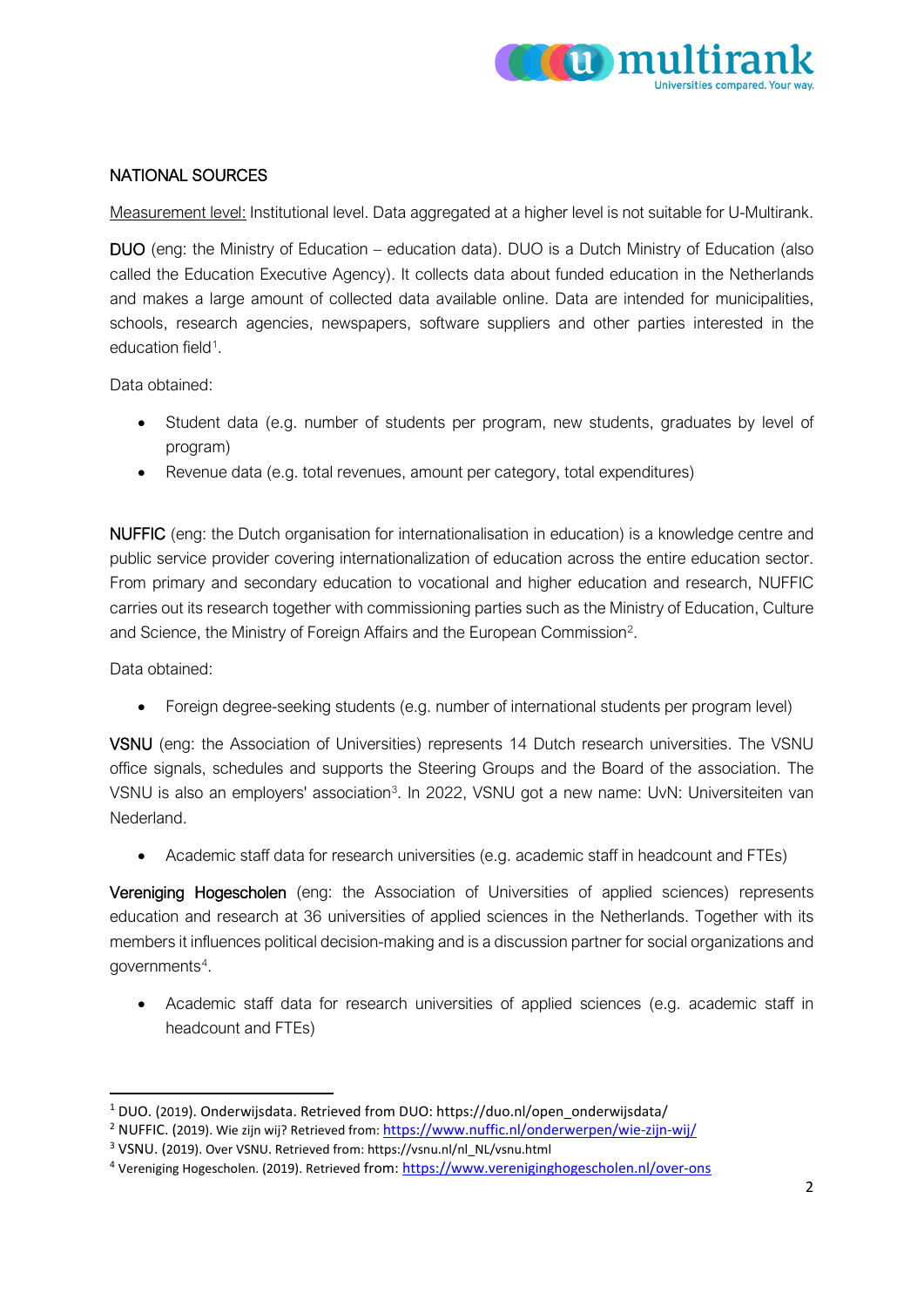

#### EUROPEAN SOURCES

Measurement level: Institutional level. Data aggregated at a higher level is not suitable for U-Multirank.

ETER (the European Tertiary Education Register) is a database collecting information on Higher Education Institutions (HEIs) in Europe. It contains data on educational activities, staff, finances and research activities as well as basic characteristics and geographical position. The main specificity of ETER is providing data at the level of individual higher education institutions, complementary to educational statistics at the country and regional level provided by EUROSTAT[5](#page-2-0).

Data obtained\*<sup>\*</sup>

- Student data (e.g. number of students per program and gender, graduates by field of specialisation, student mobility)
- Data on academic staff (e.g. academic staff employed(FTE/HC; gender; foreign staff), doctoral students)
- Revenue data (e.g. amount per category, core, third-party funding)
- Expenditure data (e.g. personnel expenditures, non-personnel, capital expenditures)

\*Note: Data is used to validate corresponding fields in the national database, except the expenditure data, which was not available in the national database.

### INTERNATIONAL SOURCES

Measurement level: Institutional level except for exchange rate and PPP, which is required on a country level.

(the) World Bank provides financial and technical assistance to developing countries. At the World Bank, the Development Data Group coordinates statistical and data work and maintains a number of macro, financial and sector databases. The World Bank's data bank contains a large array of publicly available data<sup>6</sup>, including exchange rate and PPP data.

Data obtained:

• Data on exchange rates and PPP rates to converts and compare revenue and expense data.

<span id="page-2-0"></span><sup>5</sup> ETER. (2019). About ETER. Retrieved from ETER Project: https://www.eter-project.com/#/info/about

<span id="page-2-1"></span><sup>6</sup> World Bank. (2019). The Wolrd Bank Data. Retrieved from About us: https://data.worldbank.org/about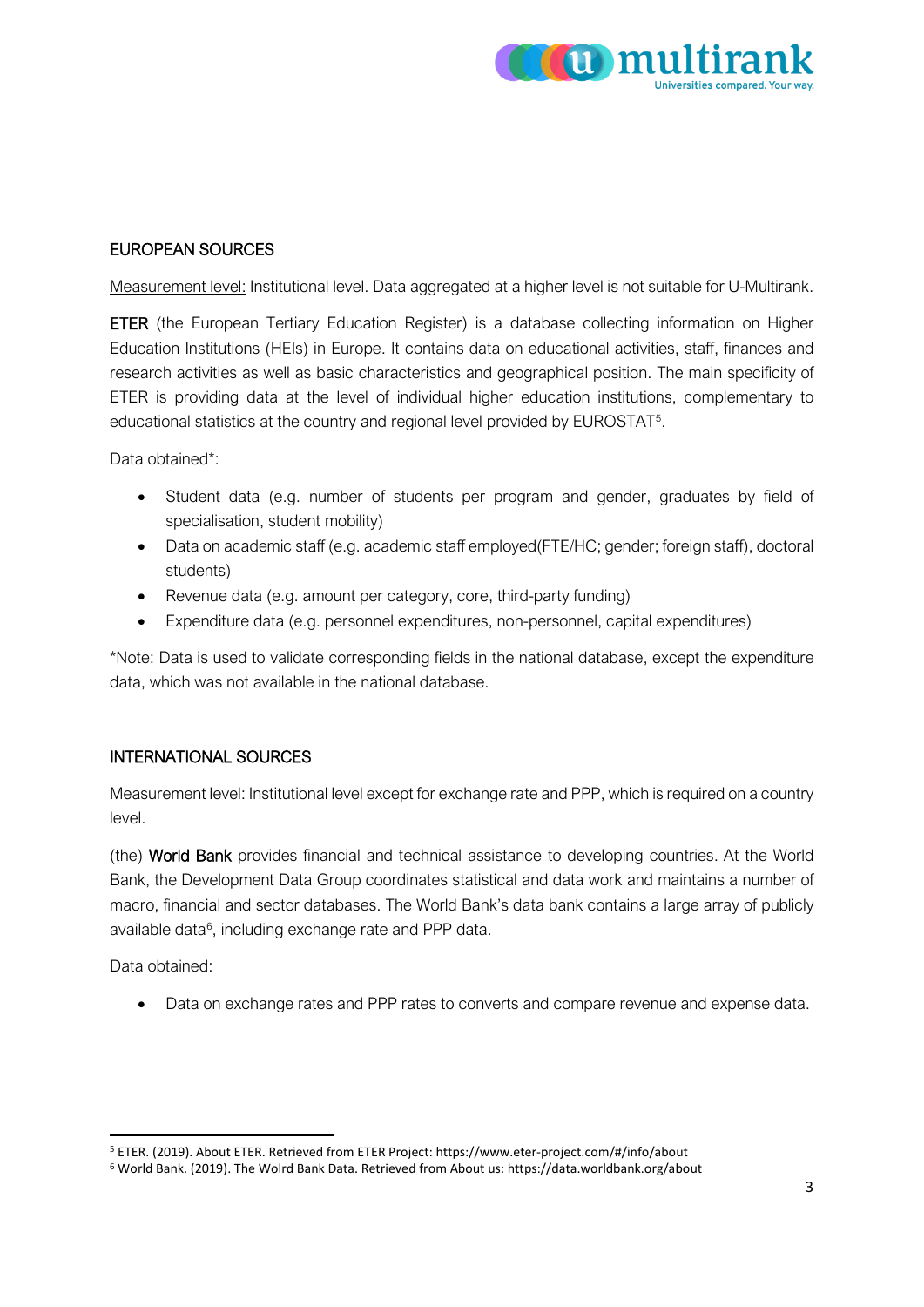

## APPENDIX

| <b>U-Multirank</b> | Data element                 | <b>Mapped element</b> |
|--------------------|------------------------------|-----------------------|
| Question           |                              |                       |
| Q1: Name           | Legal name of the            |                       |
|                    | institution                  |                       |
|                    | English name to appear in    |                       |
|                    | U-Multirank                  |                       |
| Q2: General        | Type of institution:         |                       |
| characteristics    |                              |                       |
|                    | Public/ private character:   |                       |
|                    | Foundation year of           |                       |
|                    | current institution:         |                       |
|                    | Availability of an           |                       |
|                    | institutional strategic plan |                       |
|                    | for online learning          |                       |
| Q3: Contact        | Contact person first         |                       |
|                    | name:                        |                       |
|                    | Contact person last          |                       |
|                    | name:                        |                       |
|                    | Position / Unit:             |                       |
|                    | Phone:                       |                       |
|                    | E-mail                       |                       |
| Q4: Programs       | Short degree                 |                       |
|                    | Short degree online          |                       |
|                    |                              |                       |
|                    | Bachelor                     |                       |
|                    | <b>Bachelor online</b>       |                       |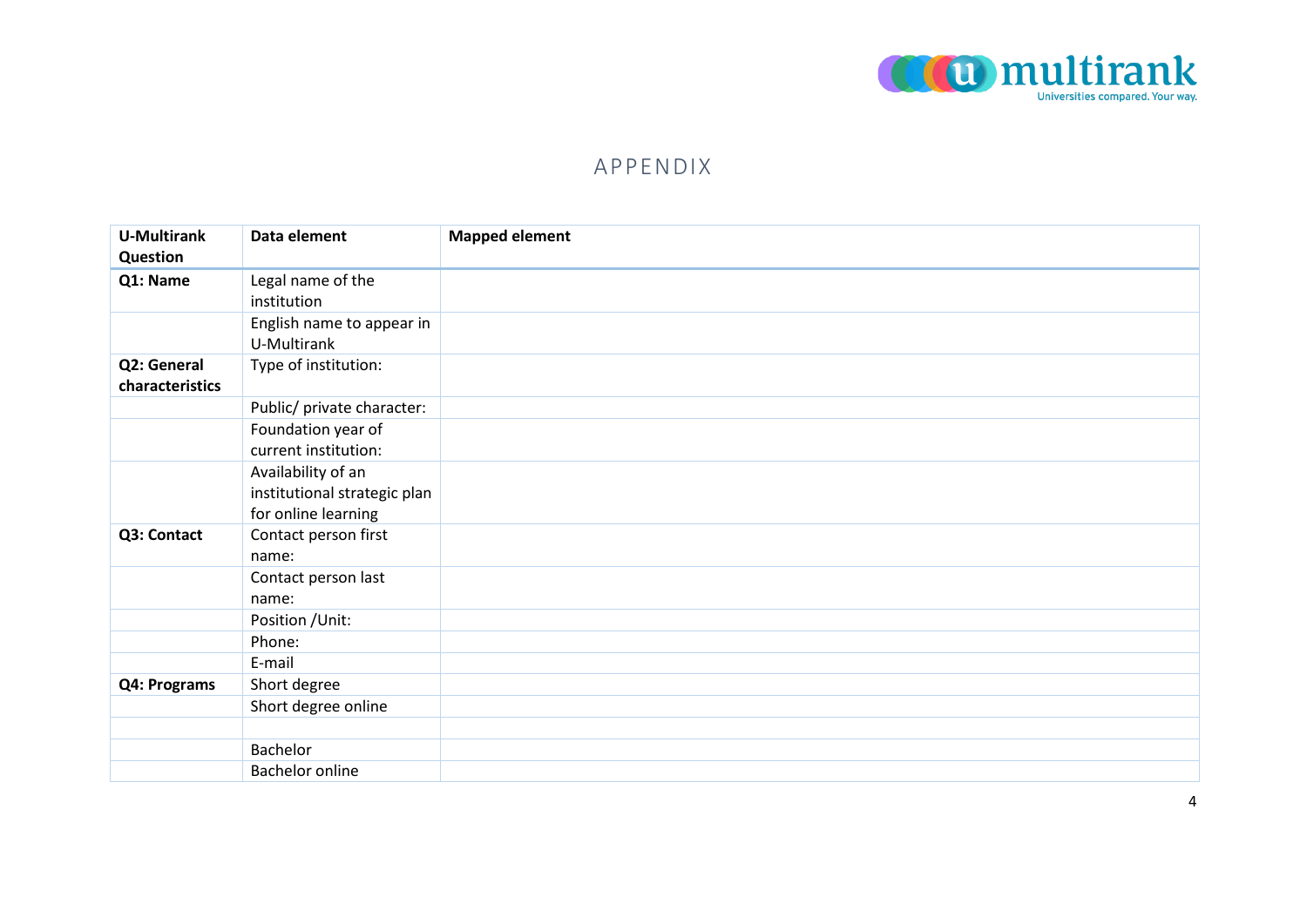

|              | Bachelor part-time      |             |                                                                                     |
|--------------|-------------------------|-------------|-------------------------------------------------------------------------------------|
|              | Master                  |             |                                                                                     |
|              | Master online           |             |                                                                                     |
|              | <b>Master Part-time</b> |             |                                                                                     |
|              | Long first degree       |             |                                                                                     |
|              | Doctorate/PhD           |             |                                                                                     |
|              | Doctorate/PhD online    |             |                                                                                     |
| Q5: Students | Students enrolled       |             |                                                                                     |
|              |                         | sector      | Universities of applied sciences [Hogescholen]                                      |
|              |                         | source:     | DUO Onderwijsdata, Open databestanden, Hoger onderwijs, Ingeschrevenen, hbo         |
|              |                         | table:      | 01b. hbo ingeschrevenen op domein type hoger onderwijs binnen soort hoger onderwijs |
|              |                         | xlsx sheet: | 01b.Ingeschrevenen hbo domein hbo 2020.csv                                          |
|              |                         | variable:   |                                                                                     |
|              |                         | function:   | 2018=2018 Man+2018 vrouw                                                            |
|              |                         |             | 2019=2019 Man+2019 vrouw                                                            |
|              |                         |             | 2020=2020 Man+2020 vrouw                                                            |
|              |                         | link:       | https://duo.nl/open_onderwijsdata/databestanden/ho/ingeschreven/hbo-                |
|              |                         |             | ingeschr/ingeschrevenen-hbo1b.jsp                                                   |
|              |                         | sector      | Universities [Universiteiten]                                                       |
|              |                         | source:     | DUO Onderwijsdata, Open databestanden, Hoger onderwijs, Ingeschrevenen, hbo         |
|              |                         | table:      | 01b. wo ingeschrevenen op domein type hoger onderwijs binnen soort hoger onderwijs  |
|              |                         | xlsx sheet: | 01b.Ingeschrevenen wo domein wo 2018.csv                                            |
|              |                         | variable:   |                                                                                     |
|              |                         | function:   | 2018=Man2018+Vrouw2018                                                              |
|              |                         |             | 2019=Man2019+Vrouw2019                                                              |
|              |                         |             | 2020=Man2020+Vrouw2020                                                              |
|              |                         | link:       | https://duo.nl/open_onderwijsdata/databestanden/ho/ingeschreven/wo-                 |
|              |                         |             | ingeschr/ingeschrevenen-wo1b.jsp                                                    |
|              |                         |             |                                                                                     |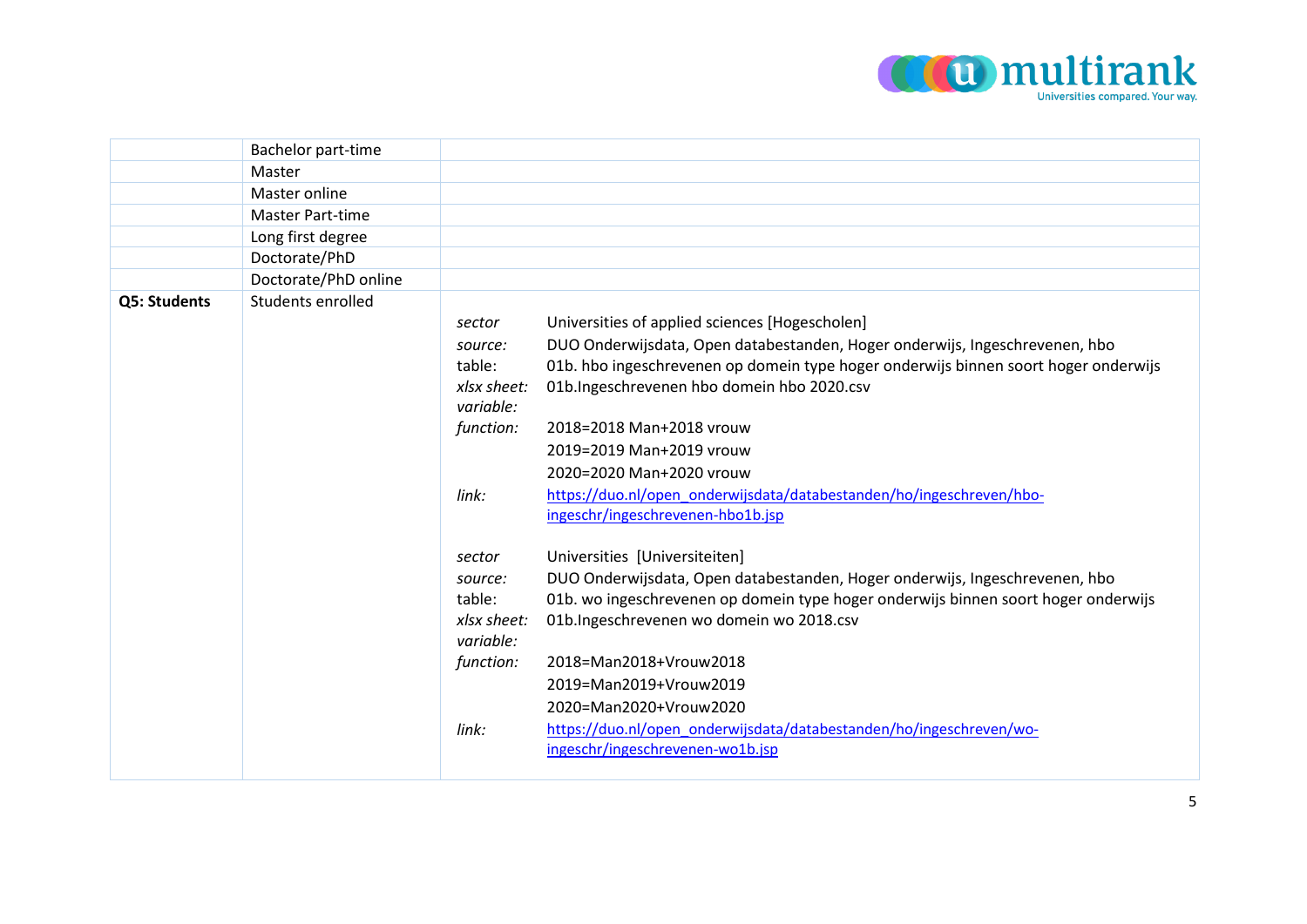

|                                  | Female students enrolled           | sector<br>source:<br>table:<br>xlsx sheet:<br>variable:<br>function:<br>link: | Universities of applied sciences [Hogescholen]<br>DUO Onderwijsdata, Open databestanden, Hoger onderwijs, Ingeschrevenen, hbo<br>01b. hbo ingeschrevenen op domein type hoger onderwijs binnen soort hoger onderwijs<br>01b.Ingeschrevenen hbo domein hbo 2020.csv<br>2018=Vrouw2018<br>2019=Vrouw2019<br>2020=Vrouw2020<br>https://duo.nl/open_onderwijsdata/databestanden/ho/ingeschreven/hbo-<br>ingeschr/ingeschrevenen-hbo1.jsp |
|----------------------------------|------------------------------------|-------------------------------------------------------------------------------|--------------------------------------------------------------------------------------------------------------------------------------------------------------------------------------------------------------------------------------------------------------------------------------------------------------------------------------------------------------------------------------------------------------------------------------|
|                                  |                                    | sector<br>source:<br>table:<br>xlsx sheet:<br>variable:<br>function:          | Universities [Universiteiten]<br>DUO Onderwijsdata, Open databestanden, Hoger onderwijs, Ingeschrevenen, hbo<br>01b. wo ingeschrevenen op domein type hoger onderwijs binnen soort hoger onderwijs<br>01b.Ingeschrevenen wo domein wo 2020.csv<br>2018=Vrouw2018<br>2019=Vrouw2019<br>2020=Vrouw2020                                                                                                                                 |
|                                  |                                    | link:                                                                         | https://duo.nl/open_onderwijsdata/databestanden/ho/ingeschreven/wo-<br>ingeschr/ingeschrevenen-wo1b.jsp                                                                                                                                                                                                                                                                                                                              |
| Q6:<br>International<br>students | Foreign degree seeking<br>students | sector<br>source:<br>table:<br>xlsx sheet:                                    | Universities of applied sciences [Hogescholen] & Universities [Universiteiten]<br><b>NUFFIC</b>                                                                                                                                                                                                                                                                                                                                      |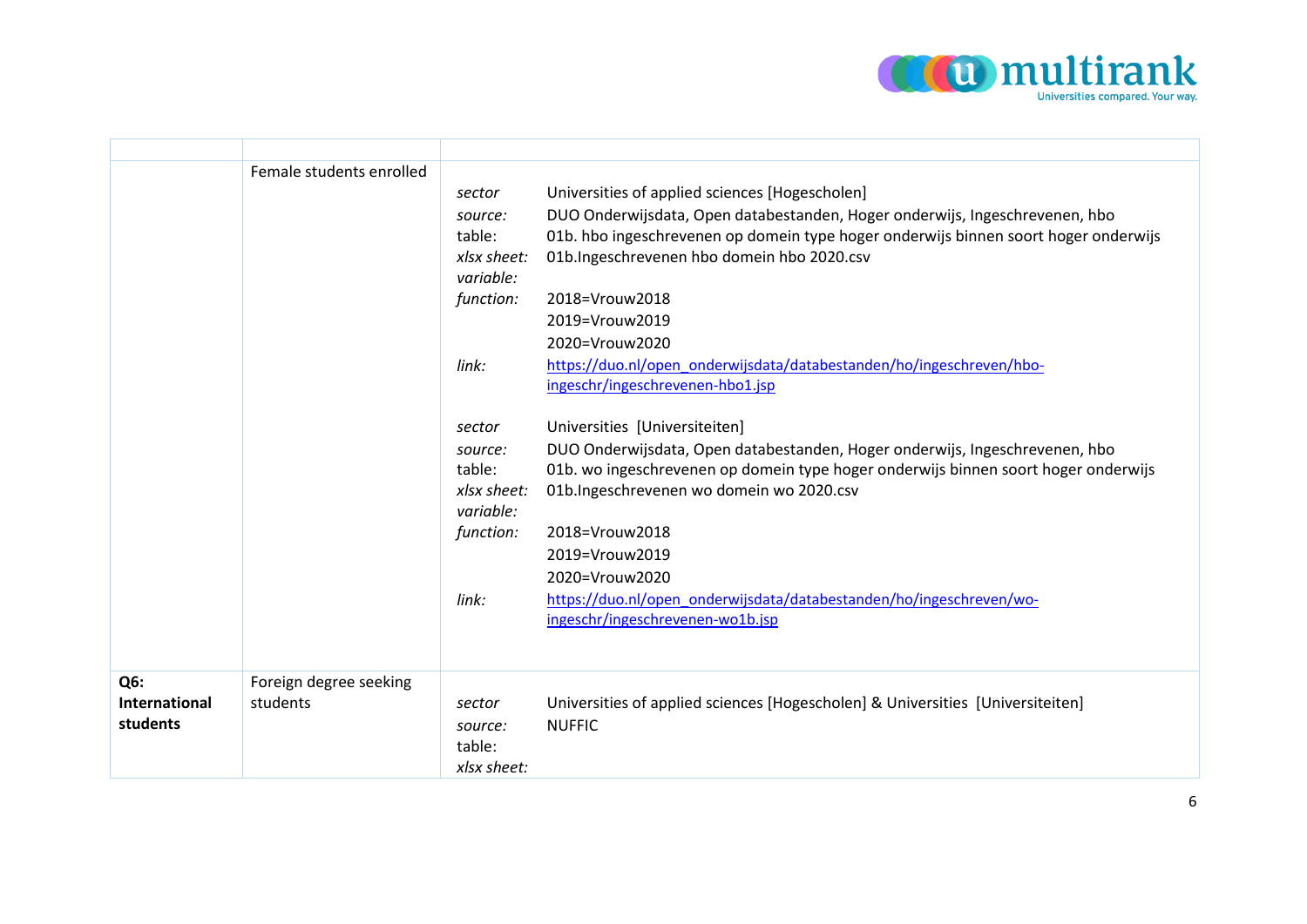

|                     |                                                              | variable:<br>function:<br>link:                                      | Number of international degree seeking students (bachelor + master)<br>https://www.nuffic.nl/en/subjects/regions-and-universities/                                                                                                                                                                                                                                                 |
|---------------------|--------------------------------------------------------------|----------------------------------------------------------------------|------------------------------------------------------------------------------------------------------------------------------------------------------------------------------------------------------------------------------------------------------------------------------------------------------------------------------------------------------------------------------------|
|                     | Incoming students in<br>international exchange<br>programmes |                                                                      |                                                                                                                                                                                                                                                                                                                                                                                    |
|                     | Students sent out in<br>international exchange<br>programs   |                                                                      |                                                                                                                                                                                                                                                                                                                                                                                    |
|                     | Students in international<br>joint degree programmes         |                                                                      |                                                                                                                                                                                                                                                                                                                                                                                    |
| Q7: New<br>entrants | New entrants enrolled in<br>1st year bachelor<br>programmes  | sector<br>source:<br>table:<br>xlsx sheet:<br>variable:<br>function: | Universities of applied sciences [Hogescholen]<br>DUO Onderwijsdata, Open databestanden, Hoger onderwijs, Ingeschrevenen, hbo<br>Table: 03b. Aantal eerstejaars ingeschrevenen hbo op domein type hoger onderwijs binnen<br>soort hoger onderwijs<br>03b. Eerstejaars Ingeschrevenen hbo domein hbo 2020.csv<br>Bachelor: Type hoger onderwijs=bachelor;<br>2015=Man2015+Vrouw2015 |
|                     |                                                              | link:                                                                | 2016=Man2016+Vrouw2016<br>2017=Man2017+Vrouw2017<br>2018=Man2018+Vrouw2018<br>2019=Man2019+Vrouw2019<br>2020=Man2020+Vrouw2020<br>https://duo.nl/open_onderwijsdata/databestanden/ho/ingeschreven/hbo-<br>ingeschr/ingeschrevenen-hbo3b.jsp                                                                                                                                        |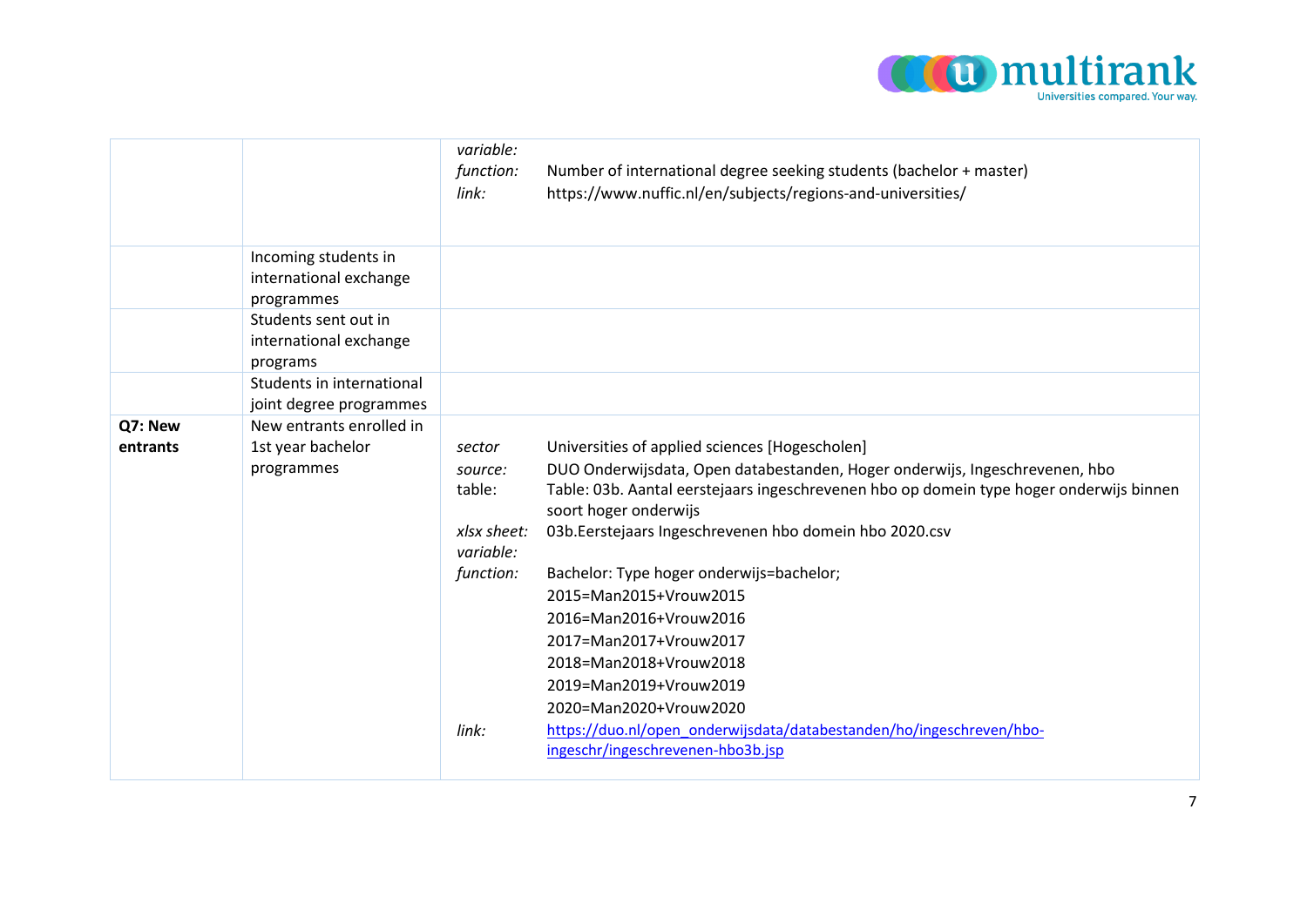

|                                                                      |                             | For the hogescholen that provide university level bachelor programmes as well, the data in<br>ba ii programmes refer to the new entrants in those programmes. Data are retrieved from<br>the university level datafile (see below). |
|----------------------------------------------------------------------|-----------------------------|-------------------------------------------------------------------------------------------------------------------------------------------------------------------------------------------------------------------------------------|
|                                                                      | sector<br>source:<br>table: | Universities [Universiteiten]<br>DUO Onderwijsdata, Open databestanden, Hoger onderwijs, Ingeschrevenen, hbo<br>Table: 03b. Aantal eerstejaars ingeschrevenen wo op domein type hoger onderwijs binnen                              |
|                                                                      | xlsx sheet:<br>variable:    | soort hoger onderwijs<br>03b. Eerstejaars Ingeschrevenen wo domein wo 2020.csv                                                                                                                                                      |
|                                                                      | function:                   | Bachelor: Type hoger onderwijs=bachelor;<br>2018=Man2018+Vrouw2018                                                                                                                                                                  |
|                                                                      | link:                       | 2019=Man2019+Vrouw2019<br>2020=Man2020+Vrouw2020<br>https://duo.nl/open onderwijsdata/databestanden/ho/ingeschreven/wo-                                                                                                             |
|                                                                      |                             | ingeschr/ingeschrevenen-wo3b.jsp                                                                                                                                                                                                    |
| Transfer into bachelor                                               |                             |                                                                                                                                                                                                                                     |
| 2nd year                                                             |                             |                                                                                                                                                                                                                                     |
| Transfer into bachelor 3rd<br>year                                   |                             |                                                                                                                                                                                                                                     |
| New entrants enrolled in<br>1st year bachelor<br>parttime programmes |                             |                                                                                                                                                                                                                                     |
| New entrants enrolled in                                             |                             |                                                                                                                                                                                                                                     |
| 1st year master                                                      | sector                      | Universities of applied sciences [Hogescholen]                                                                                                                                                                                      |
| programmes                                                           | source:                     | DUO Onderwijsdata, Open databestanden, Hoger onderwijs, Ingeschrevenen, hbo                                                                                                                                                         |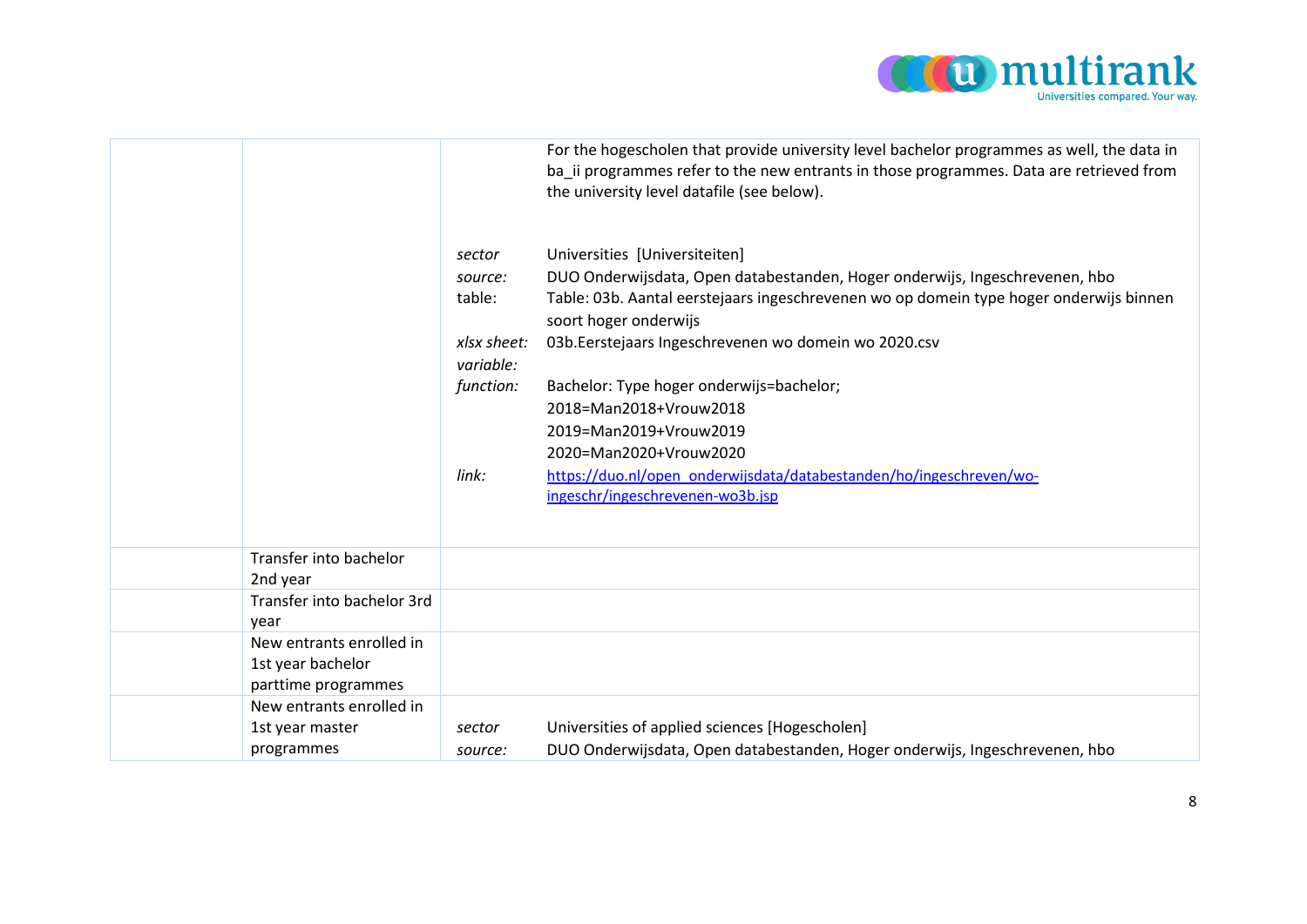

|  | table:                   | Table: 03b. Aantal eerstejaars ingeschrevenen hbo op domein type hoger onderwijs binnen<br>soort hoger onderwijs |
|--|--------------------------|------------------------------------------------------------------------------------------------------------------|
|  | xlsx sheet:<br>variable: | 03b. Eerstejaars Ingeschrevenen hbo domein hbo 2020.csv                                                          |
|  | function:                | Master: Type hoger onderwijs=master;                                                                             |
|  |                          | 2015=Man2015+Vrouw2015                                                                                           |
|  |                          | 2016=Man2016+Vrouw2016                                                                                           |
|  |                          | 2017=Man2017+Vrouw2017                                                                                           |
|  |                          | 2018=Man2018+Vrouw2018                                                                                           |
|  |                          | 2019=Man2019+Vrouw2019                                                                                           |
|  |                          | 2020=Man2020+Vrouw2020                                                                                           |
|  |                          |                                                                                                                  |
|  | link:                    | https://duo.nl/open_onderwijsdata/databestanden/ho/ingeschreven/hbo-                                             |
|  |                          | ingeschr/ingeschrevenen-hbo3b.jsp                                                                                |
|  |                          |                                                                                                                  |
|  |                          | For the hogescholen that provide university level master programmes as well, the data in                         |
|  |                          | ma ii programmes refer to the new entrants in those programmes. Data are retrieved from                          |
|  |                          | the university level datafile (see below).                                                                       |
|  |                          |                                                                                                                  |
|  | sector                   | Universities [Universiteiten]                                                                                    |
|  | source:                  | DUO Onderwijsdata, Open databestanden, Hoger onderwijs, Ingeschrevenen, hbo                                      |
|  | table:                   | Table: 03b. Aantal eerstejaars ingeschrevenen wo op domein type hoger onderwijs binnen                           |
|  |                          | soort hoger onderwijs                                                                                            |
|  | xlsx sheet:              | 03b. Eerstejaars Ingeschrevenen wo domein wo 2020.csv                                                            |
|  | variable:                |                                                                                                                  |
|  | function:                | Master: Type hoger onderwijs=master;                                                                             |
|  |                          | 2015=Man2015+Vrouw2015                                                                                           |
|  |                          | 2016=Man2016+Vrouw2016                                                                                           |
|  |                          |                                                                                                                  |
|  |                          | 2017=Man2017+Vrouw2017                                                                                           |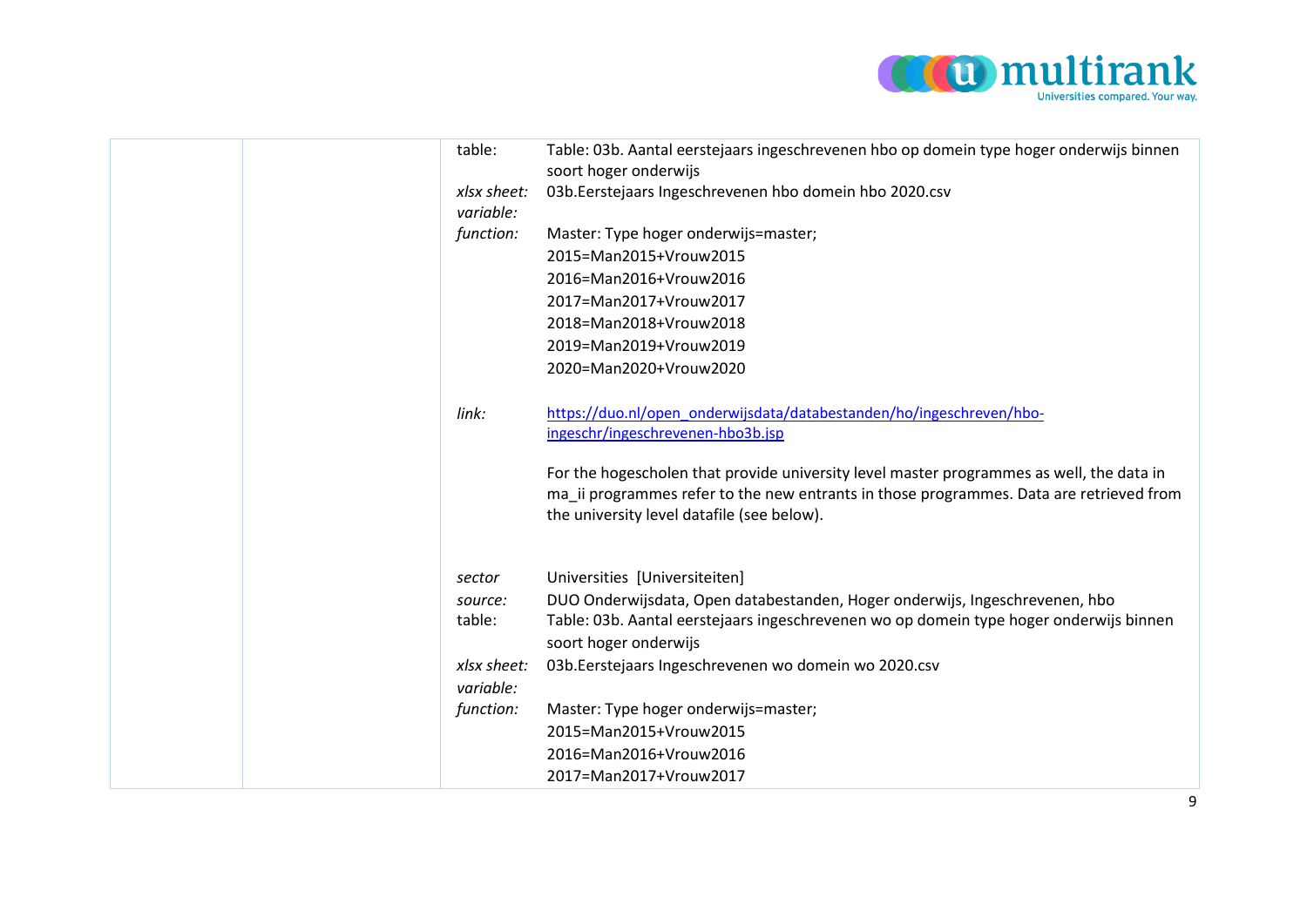

|                 |                                           |       | 2018=Man2018+Vrouw2018                                               |
|-----------------|-------------------------------------------|-------|----------------------------------------------------------------------|
|                 |                                           |       |                                                                      |
|                 |                                           |       | 2019=Man2019+Vrouw2019                                               |
|                 |                                           |       | 2020=Man2020+Vrouw2020                                               |
|                 |                                           |       |                                                                      |
|                 |                                           | link: | https://duo.nl/open_onderwijsdata/databestanden/ho/ingeschreven/hbo- |
|                 |                                           |       | ingeschr/ingeschrevenen-hbo3b.jsp                                    |
|                 |                                           |       |                                                                      |
|                 |                                           |       |                                                                      |
|                 | Transfer into master 2nd                  |       |                                                                      |
|                 | year                                      |       |                                                                      |
|                 | New entrants enrolled in                  |       |                                                                      |
|                 | 1st year master parttime                  |       |                                                                      |
|                 | programmes                                |       |                                                                      |
|                 |                                           |       |                                                                      |
|                 |                                           |       |                                                                      |
|                 |                                           |       |                                                                      |
|                 |                                           |       |                                                                      |
|                 |                                           |       |                                                                      |
|                 |                                           |       |                                                                      |
|                 |                                           |       |                                                                      |
|                 |                                           |       |                                                                      |
|                 | Percentage of new<br>entrants in bachelor |       |                                                                      |
|                 |                                           |       |                                                                      |
|                 | programmes coming from                    |       |                                                                      |
|                 | the institution's region                  |       |                                                                      |
|                 | Region used                               |       |                                                                      |
| Q8: Internships | Students in intersnhips                   |       |                                                                      |
|                 | Students in intersnhips in                |       |                                                                      |
|                 | the institution's region                  |       |                                                                      |
|                 | Students in intersnhips                   |       |                                                                      |
|                 | abroad                                    |       |                                                                      |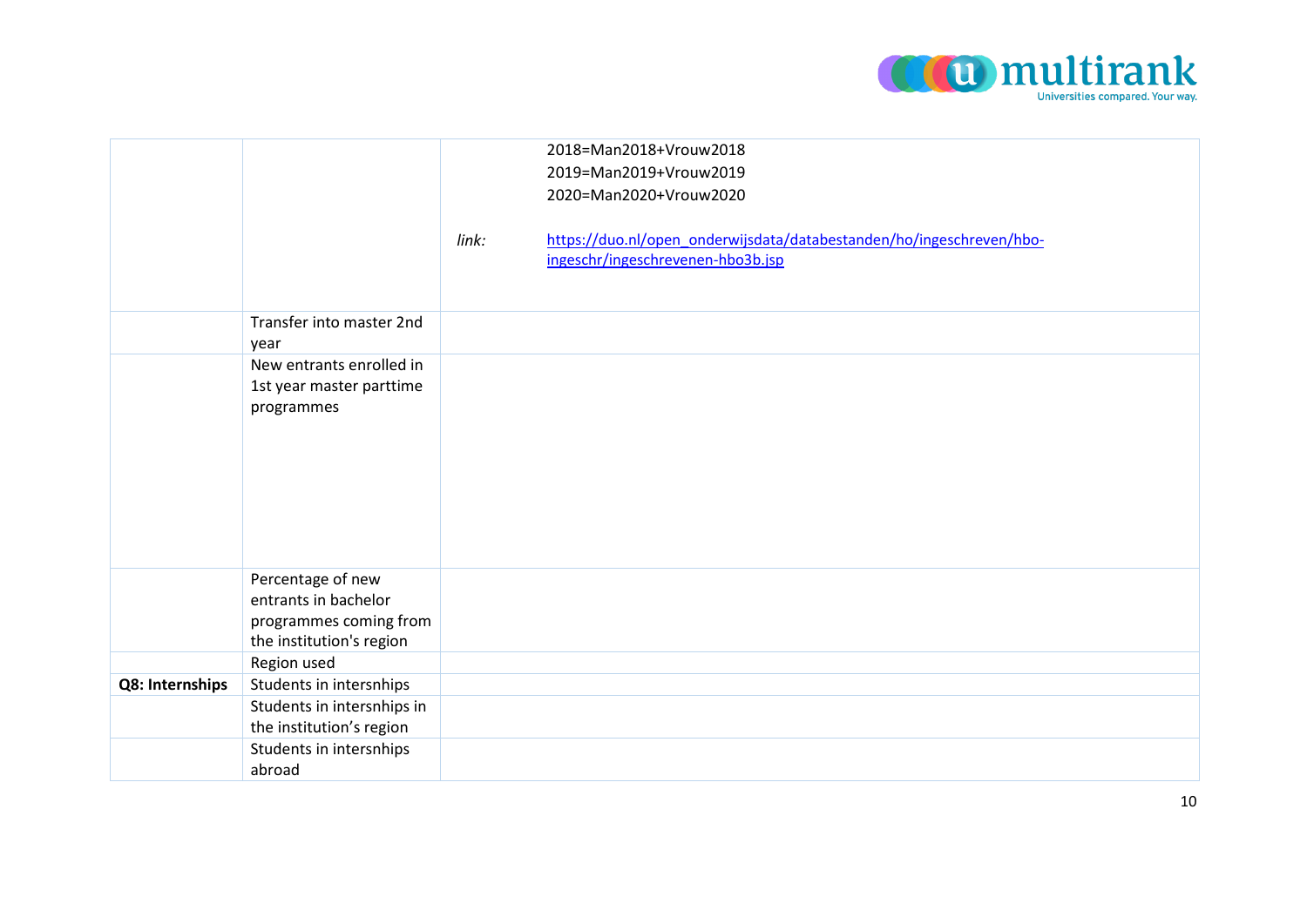

| Q9: Graduates | Short degree | sector<br>source:<br>table:<br>xlsx sheet:<br>variable:<br>function:<br>link: | Universities of applied sciences [Hogescholen]<br>DUO Onderwijsdata, Open databestanden, Hoger onderwijs, Ingeschrevenen, hbo<br>Table: 05. Aantal hbo gediplomeerden<br>05.gediplomeerden hbo 2020.csv<br>Short degree: soort diploma = hbo associate degree;<br>2018=2018 Man+2018 vrouw<br>2019=2019 Man+2019 vrouw<br>https://duo.nl/open_onderwijsdata/databestanden/ho/ingeschreven/hbo-<br>ingeschr/ingeschrevenen-hbo5.jsp |
|---------------|--------------|-------------------------------------------------------------------------------|------------------------------------------------------------------------------------------------------------------------------------------------------------------------------------------------------------------------------------------------------------------------------------------------------------------------------------------------------------------------------------------------------------------------------------|
|               | Bachelor     | sector<br>source:<br>table:<br>xlsx sheet:<br>variable:<br>function:<br>link: | Universities of applied sciences [Hogescholen]<br>DUO Onderwijsdata, Open databestanden, Hoger onderwijs, Ingeschrevenen, hbo<br>Table: 05. Aantal hbo gediplomeerden<br>05.gediplomeerden hbo 2020.csv<br>Bachelor: soort diploma= hbo bachelor;<br>2018=2018 Man+2018 vrouw<br>2019=2019 Man+2019 vrouw<br>https://duo.nl/open_onderwijsdata/databestanden/ho/ingeschreven/hbo-<br>ingeschr/ingeschrevenen-hbo5.jsp              |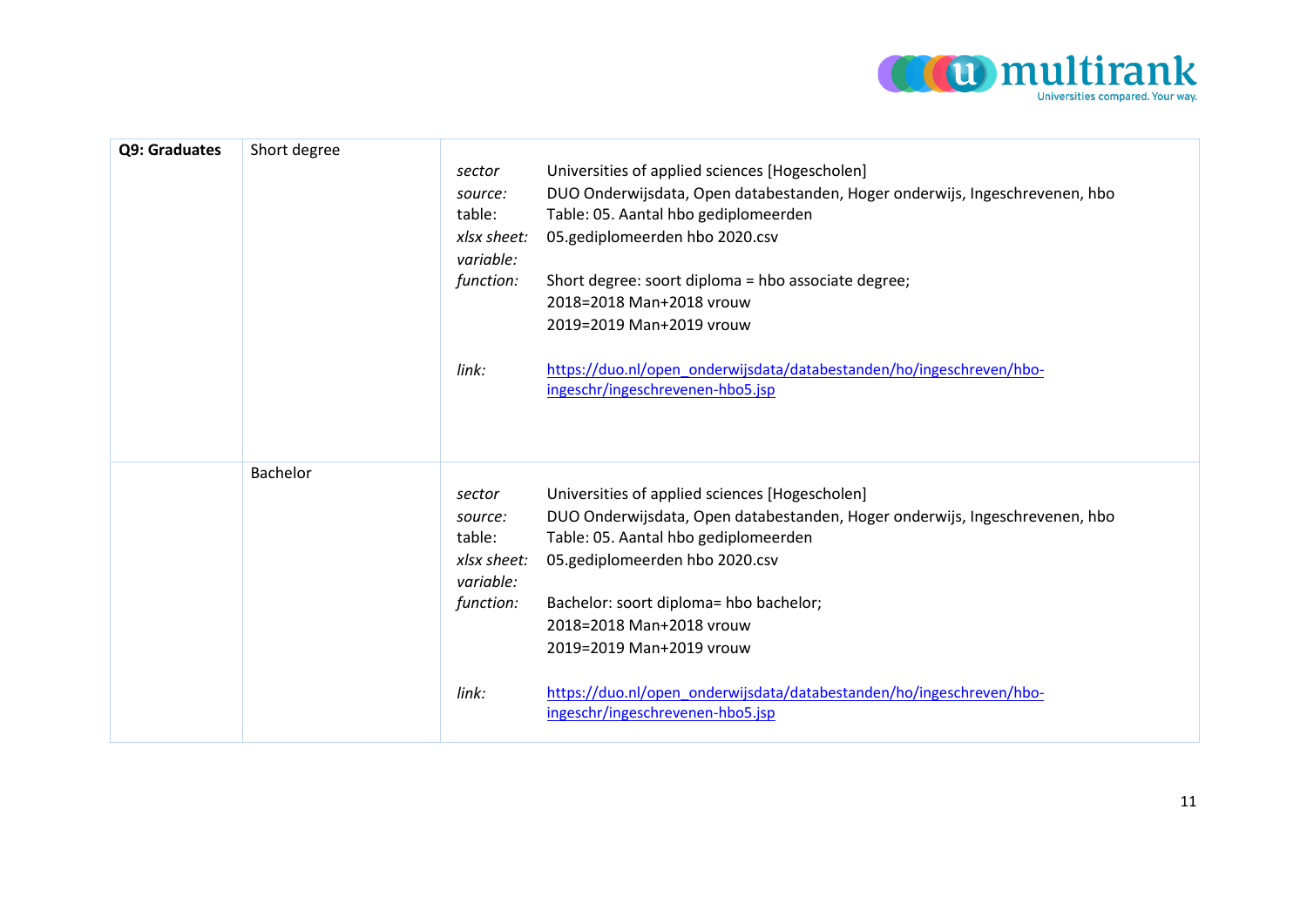

|                    |                          | For the hogescholen that provide university level bachelor programmes as well, the data in<br>ba ii programmes refer to the graduates in those programmes. Data are retrieved from the<br>university level datafile (see below). |
|--------------------|--------------------------|----------------------------------------------------------------------------------------------------------------------------------------------------------------------------------------------------------------------------------|
|                    | sector                   | Universities [Universiteiten]                                                                                                                                                                                                    |
|                    | source:                  | DUO Onderwijsdata, Open databestanden, Hoger onderwijs, Ingeschrevenen, hbo                                                                                                                                                      |
|                    | table:                   | Table: 05. Aantal wo gediplomeerden                                                                                                                                                                                              |
|                    | xlsx sheet:<br>variable: | 05.gediplomeerden wo 2020.csv                                                                                                                                                                                                    |
|                    | function:                | Bachelor: soort diploma= wo bachelor;                                                                                                                                                                                            |
|                    |                          | 2018=2018 Man+2018 vrouw                                                                                                                                                                                                         |
|                    |                          | 2019=2019 Man+2019 vrouw                                                                                                                                                                                                         |
|                    |                          |                                                                                                                                                                                                                                  |
|                    | link:                    | https://duo.nl/open_onderwijsdata/databestanden/ho/ingeschreven/wo-                                                                                                                                                              |
|                    |                          | ingeschr/ingeschrevenen-wo5.jsp                                                                                                                                                                                                  |
|                    |                          |                                                                                                                                                                                                                                  |
| Bachelor part-time |                          |                                                                                                                                                                                                                                  |
| Master             |                          |                                                                                                                                                                                                                                  |
|                    | sector                   | Universities of applied sciences [Hogescholen]                                                                                                                                                                                   |
|                    | source:                  | DUO Onderwijsdata, Open databestanden, Hoger onderwijs, Ingeschrevenen, hbo                                                                                                                                                      |
|                    | table:                   | Table: 05. Aantal hbo gediplomeerden                                                                                                                                                                                             |
|                    | xlsx sheet:              | 05.gediplomeerden hbo 2020.csv                                                                                                                                                                                                   |
|                    | variable:                |                                                                                                                                                                                                                                  |
|                    | function:                | Master: soort diploma=hbo master;                                                                                                                                                                                                |
|                    |                          | 2018=2018 Man+2018 vrouw                                                                                                                                                                                                         |
|                    |                          | 2019=2019 Man+2019 vrouw                                                                                                                                                                                                         |
|                    | link:                    | https://duo.nl/open_onderwijsdata/databestanden/ho/ingeschreven/hbo-                                                                                                                                                             |
|                    |                          | ingeschr/ingeschrevenen-hbo5.jsp                                                                                                                                                                                                 |
|                    |                          |                                                                                                                                                                                                                                  |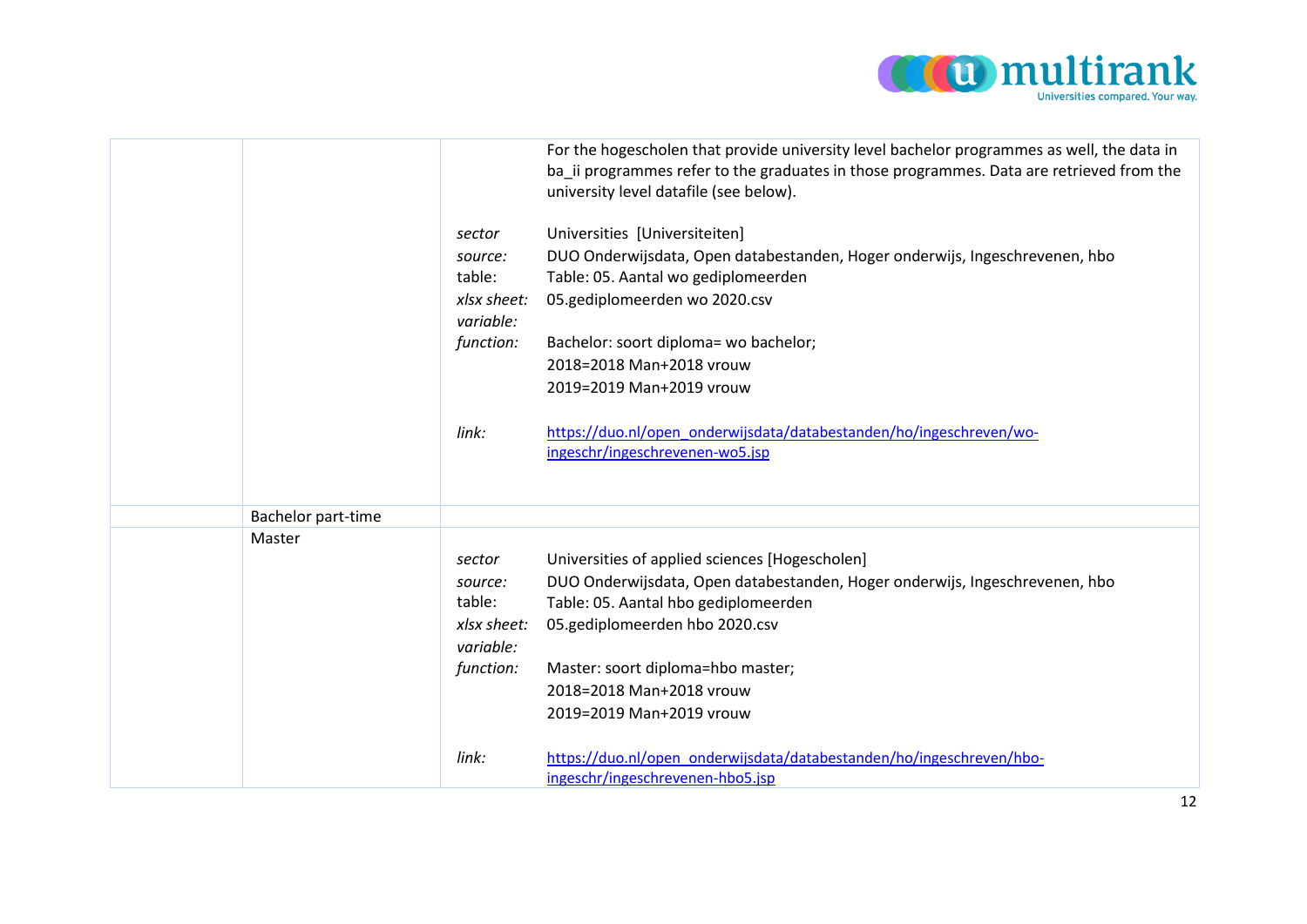

|                   |                          | For the hogescholen that provide university level master programmes as well, the data in<br>ma_ii programmes refer to the graduates in those programmes. Data are retrieved from<br>the university level datafile (see below). |
|-------------------|--------------------------|--------------------------------------------------------------------------------------------------------------------------------------------------------------------------------------------------------------------------------|
|                   | sector                   | Universities [Universiteiten]                                                                                                                                                                                                  |
|                   | source:                  | DUO Onderwijsdata, Open databestanden, Hoger onderwijs, Ingeschrevenen, hbo                                                                                                                                                    |
|                   | table:                   | Table: 05. Aantal wo gediplomeerden                                                                                                                                                                                            |
|                   | xlsx sheet:<br>variable: | 05.gediplomeerden wo 2019.csv                                                                                                                                                                                                  |
|                   | function:                | Master: soort diploma=wo master;                                                                                                                                                                                               |
|                   |                          | 2018=2018 Man+2018 vrouw                                                                                                                                                                                                       |
|                   |                          | 2019=2019 Man+2019 vrouw                                                                                                                                                                                                       |
|                   |                          |                                                                                                                                                                                                                                |
|                   | link:                    | https://duo.nl/open_onderwijsdata/databestanden/ho/ingeschreven/wo-                                                                                                                                                            |
|                   |                          | ingeschr/ingeschrevenen-wo5.jsp                                                                                                                                                                                                |
|                   |                          |                                                                                                                                                                                                                                |
| Master Part-time  |                          |                                                                                                                                                                                                                                |
| Long first degree |                          |                                                                                                                                                                                                                                |
| Doctorate/Phd     |                          |                                                                                                                                                                                                                                |
|                   | sector                   | Universities [Universiteiten]                                                                                                                                                                                                  |
|                   | source:                  | VSNU KUOZ; Onderzoeksinzet en -output                                                                                                                                                                                          |
|                   | table:                   | Table D2: aantal dissertaties 2000-2019 per universiteit                                                                                                                                                                       |
|                   | xlsx sheet:              | Onderzoeksinzet_en_output_20119                                                                                                                                                                                                |
|                   | variable:                | 2018=2018                                                                                                                                                                                                                      |
|                   |                          | 2019=2019                                                                                                                                                                                                                      |
|                   | function:                | Doctorate degrees=dissertaties                                                                                                                                                                                                 |
|                   | link:                    | https://www.vsnu.nl/f c onderzoeksoutput.html                                                                                                                                                                                  |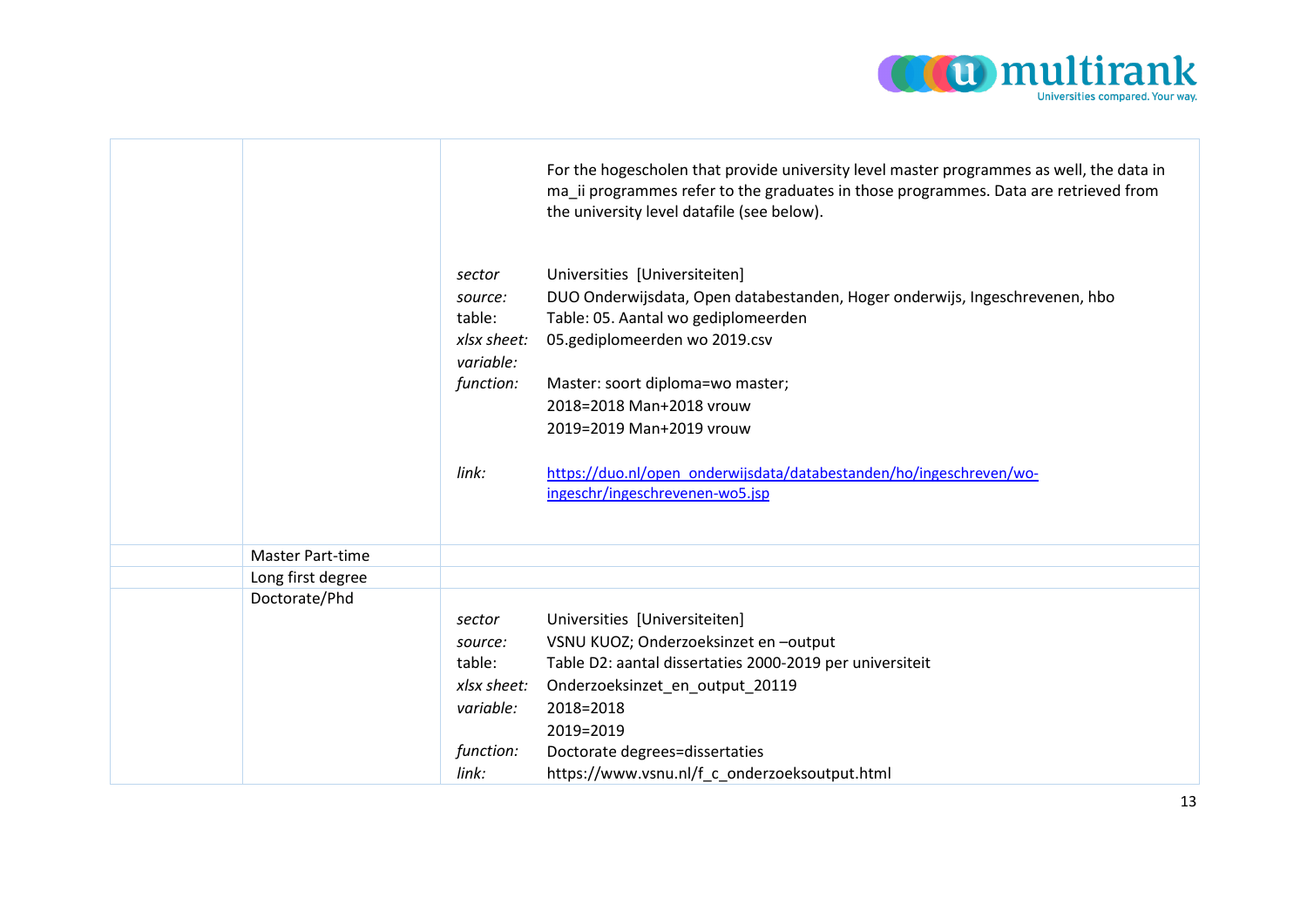

|                            | Foreign doctorates                |  |
|----------------------------|-----------------------------------|--|
|                            | Female doctorates                 |  |
| Q10: Graduates<br>by field | Education                         |  |
|                            | Humanities and arts               |  |
|                            | Social sciences                   |  |
|                            | <b>Business and law</b>           |  |
|                            | Natural science,                  |  |
|                            | mathematics and                   |  |
|                            | statistics                        |  |
|                            | Information and                   |  |
|                            | communication                     |  |
|                            | technologies                      |  |
|                            | Engineering,                      |  |
|                            | manufacturing and<br>construction |  |
|                            | Agriculture forestry,             |  |
|                            | fisheries and veterinary          |  |
|                            | Health and social welfare         |  |
|                            | Services                          |  |
|                            | Bachelor                          |  |
| Q11: Graduates<br>on time  |                                   |  |
|                            | Bachelor part-time                |  |
|                            | Master                            |  |
|                            | Master Part-time                  |  |
|                            | Long first degree                 |  |
|                            |                                   |  |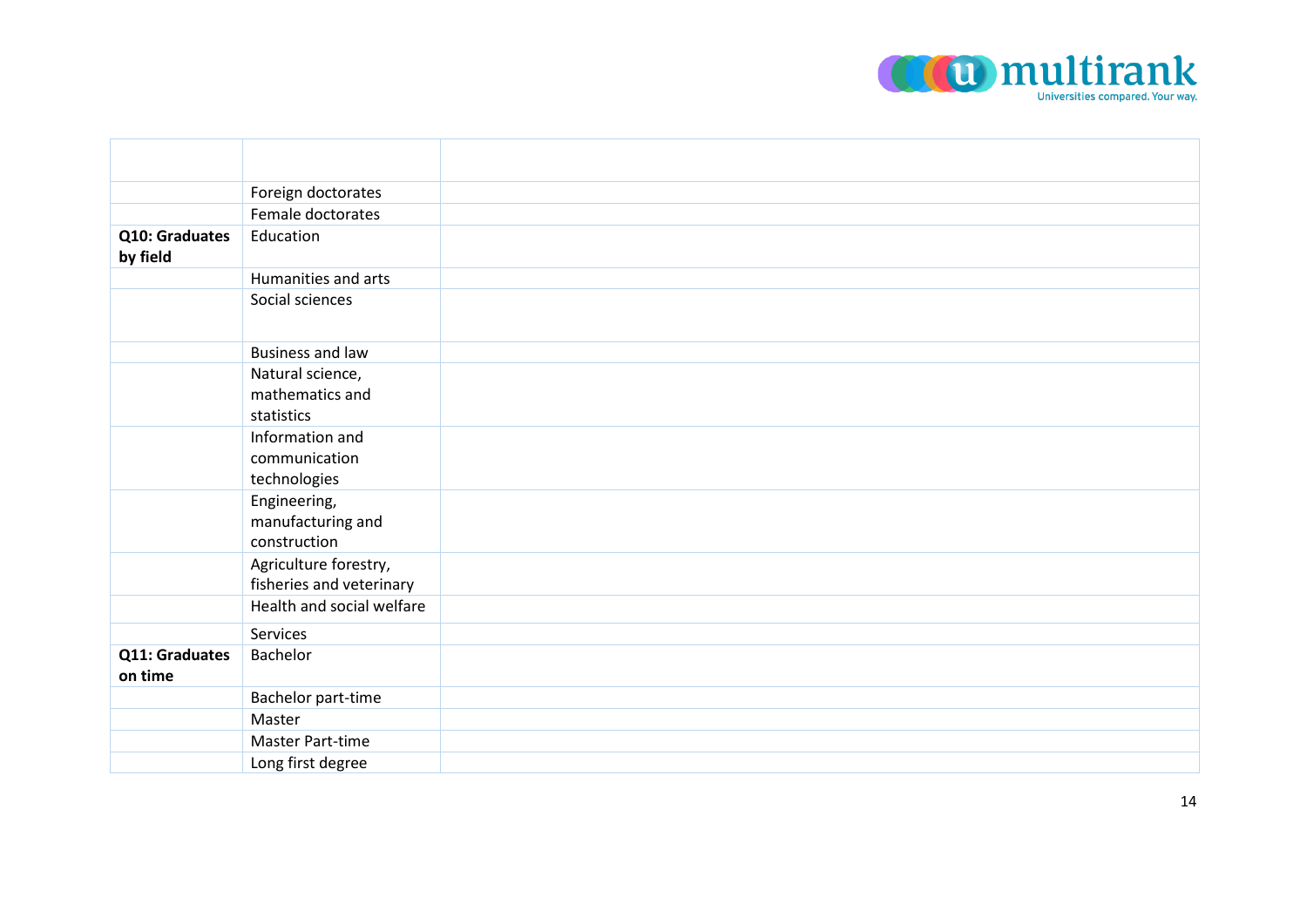

| Q12: Graduate               | Bachelor               |             |                                                                                                                                                                                        |
|-----------------------------|------------------------|-------------|----------------------------------------------------------------------------------------------------------------------------------------------------------------------------------------|
| unemployment                |                        |             |                                                                                                                                                                                        |
|                             | Master                 |             |                                                                                                                                                                                        |
|                             | Long first degree      |             |                                                                                                                                                                                        |
|                             | Reference period used  |             |                                                                                                                                                                                        |
| Q13: Graduates<br>in region | Bachelor               |             |                                                                                                                                                                                        |
|                             | Master                 |             |                                                                                                                                                                                        |
|                             | Long first degree      |             |                                                                                                                                                                                        |
|                             | Region used            |             |                                                                                                                                                                                        |
| Q14: Academic               | Academic staff in FTEs |             |                                                                                                                                                                                        |
| staff                       |                        | sector      | Universities of applied sciences [Hogescholen]                                                                                                                                         |
|                             |                        | source:     | Website Vereniging Hogescholen                                                                                                                                                         |
|                             |                        | table:      | <b>Table Personeel</b>                                                                                                                                                                 |
|                             |                        | xlsx sheet: |                                                                                                                                                                                        |
|                             |                        | variable:   |                                                                                                                                                                                        |
|                             |                        | function:   | Fte academic staff=docerend personeel in fte                                                                                                                                           |
|                             |                        | link:       | https://www.vereniginghogescholen.nl/kennisbank/feiten-en-cijfers                                                                                                                      |
|                             |                        | sector      | Universities [Universiteiten]                                                                                                                                                          |
|                             |                        | source:     | Website VSNU                                                                                                                                                                           |
|                             |                        | table:      | Table Wetenschappelijk Onderwijs Personeelsinformatie (WOPI), Samenstelling universitair<br>personeel per 31 december 2020; Tabel 8: instellingsaantallen per functiecategorien in fte |
|                             |                        | xlsx sheet: |                                                                                                                                                                                        |
|                             |                        | variable:   |                                                                                                                                                                                        |
|                             |                        | function:   | Fte academic staff=Total-OBP in fte                                                                                                                                                    |
|                             |                        | link:       | https://www.vsnu.nl/f c personeel downloads.html                                                                                                                                       |
|                             |                        |             |                                                                                                                                                                                        |
|                             |                        |             |                                                                                                                                                                                        |
|                             |                        |             |                                                                                                                                                                                        |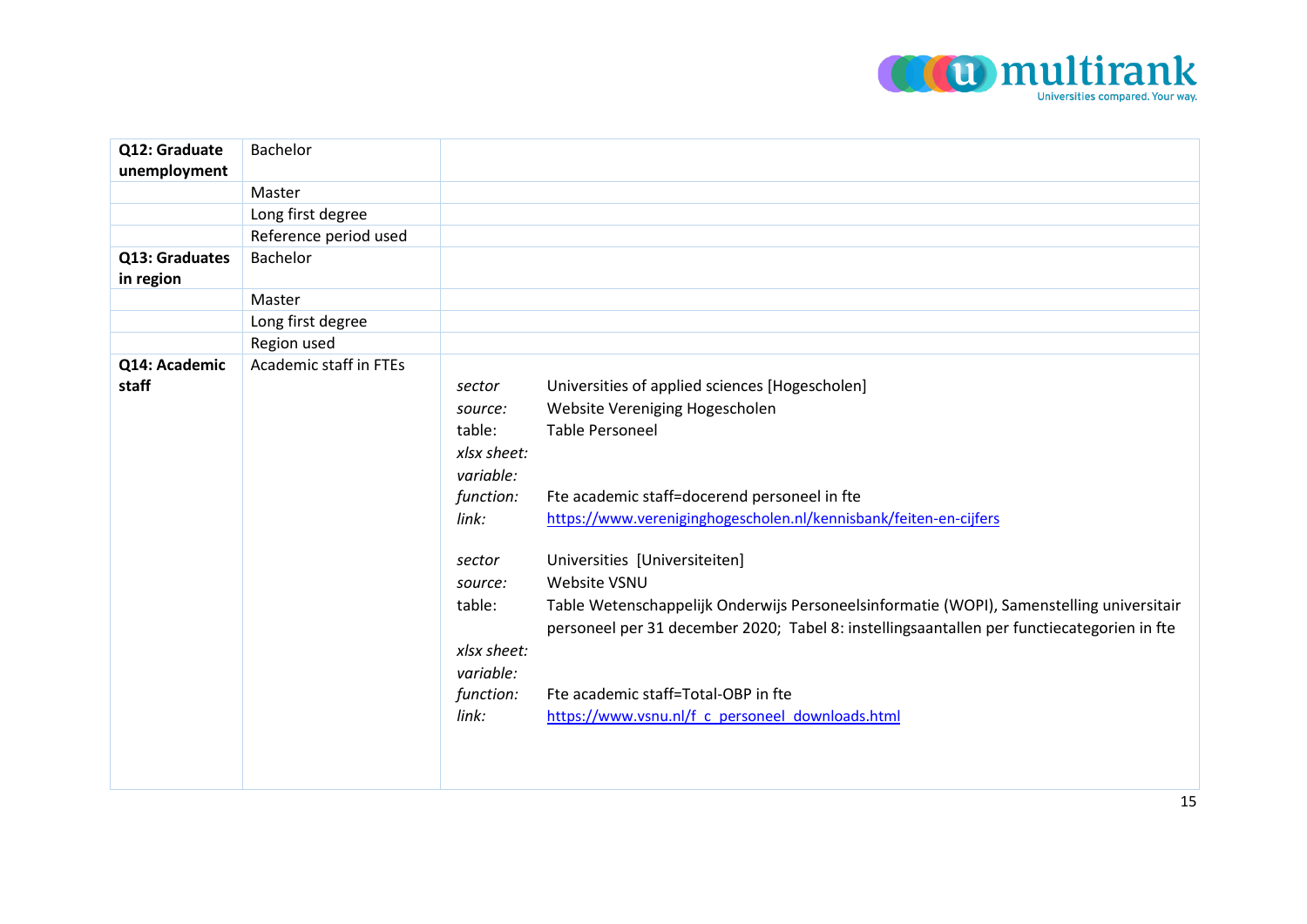

| Academic staff head-<br>count              | sector<br>source:<br>table:<br>xlsx sheet:<br>variable:<br>function:<br>link: | Universities of applied sciences [Hogescholen]<br>Website Vereniging Hogescholen<br><b>Table Personeel</b><br>headcount academic staff=docerende personeel in personen<br>https://www.vereniginghogescholen.nl/kennisbank/feiten-en-cijfers |
|--------------------------------------------|-------------------------------------------------------------------------------|---------------------------------------------------------------------------------------------------------------------------------------------------------------------------------------------------------------------------------------------|
|                                            |                                                                               | Data on hc academic staff universities is taken from NUFFIC website                                                                                                                                                                         |
| academic staff with<br>foreign nationality |                                                                               |                                                                                                                                                                                                                                             |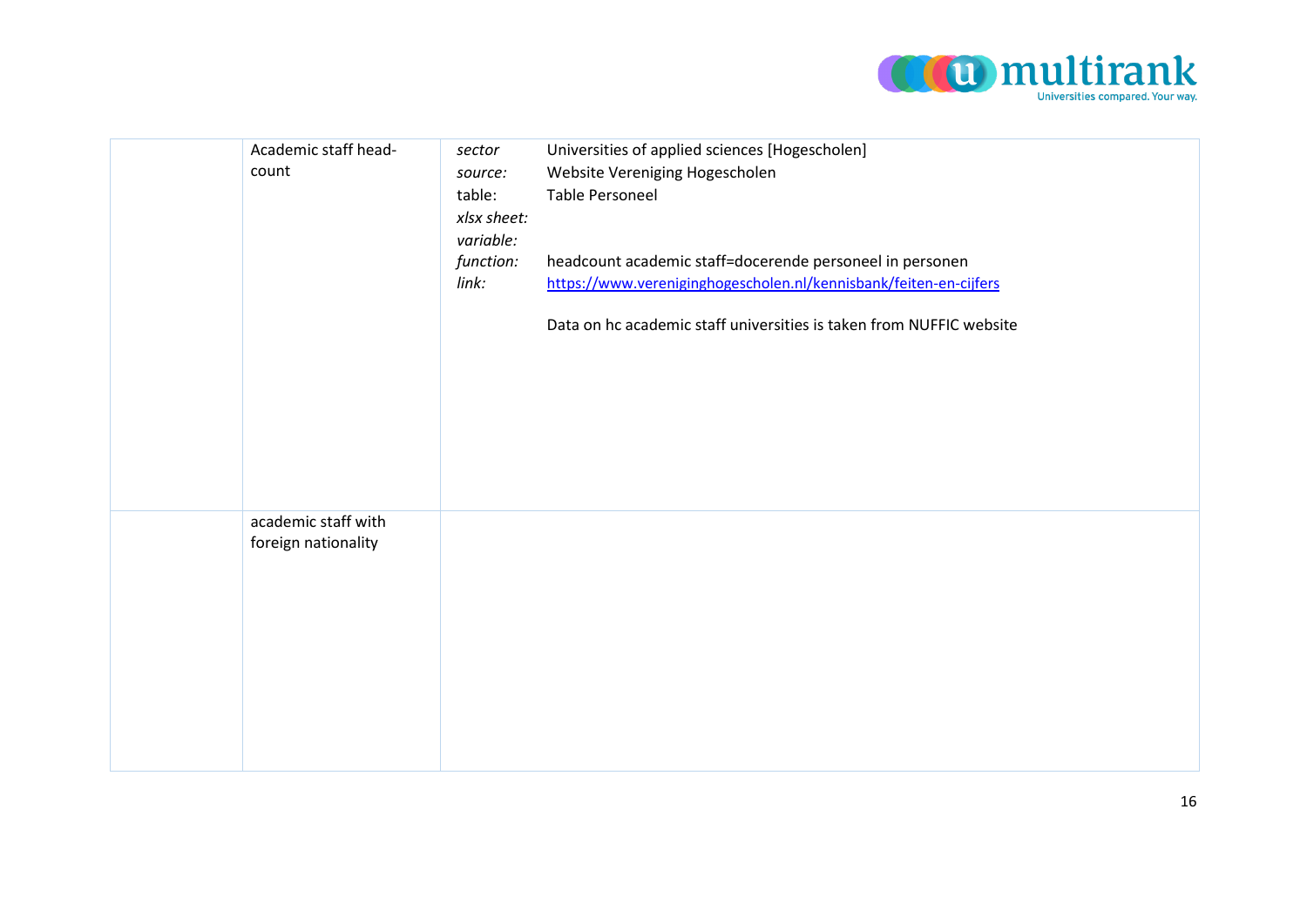

| female academic staff            |                          |                                                                                                                                                                                        |
|----------------------------------|--------------------------|----------------------------------------------------------------------------------------------------------------------------------------------------------------------------------------|
|                                  | sector                   | Universities of applied sciences [Hogescholen]                                                                                                                                         |
|                                  | source:                  | Website Vereniging Hogescholen                                                                                                                                                         |
|                                  | table:                   | Table Personeel                                                                                                                                                                        |
|                                  | xlsx sheet:              |                                                                                                                                                                                        |
|                                  | variable:                |                                                                                                                                                                                        |
|                                  | function:                | headcount female academic staff=docerend personeel in personen, vrouwen                                                                                                                |
|                                  | link:                    | https://www.vereniginghogescholen.nl/kennisbank/feiten-en-cijfers                                                                                                                      |
|                                  | sector                   | Universities [Universiteiten]                                                                                                                                                          |
|                                  | source:                  | Website VSNU                                                                                                                                                                           |
|                                  | table:                   | Table Wetenschappelijk Onderwijs Personeelsinformatie (WOPI), Samenstelling universitair<br>personeel per 31 december 2020; Tabel 8: instellingsaantallen per functiecategorien in fte |
|                                  | xlsx sheet:<br>variable: |                                                                                                                                                                                        |
|                                  | function:                | headcount female academic staff=not available. Instead fte: total vrouw-OBP vrouw<br>headcount foreign academic staff: not available                                                   |
|                                  |                          | doctorate candidates counted as academic staff=PROM in fte                                                                                                                             |
|                                  |                          | female doctorate candidates counted as staff fte=PROM in fte, vrouw                                                                                                                    |
|                                  | link:                    | https://www.vsnu.nl/f c personeel downloads.html                                                                                                                                       |
|                                  |                          |                                                                                                                                                                                        |
| Status of doctoral<br>candidates |                          |                                                                                                                                                                                        |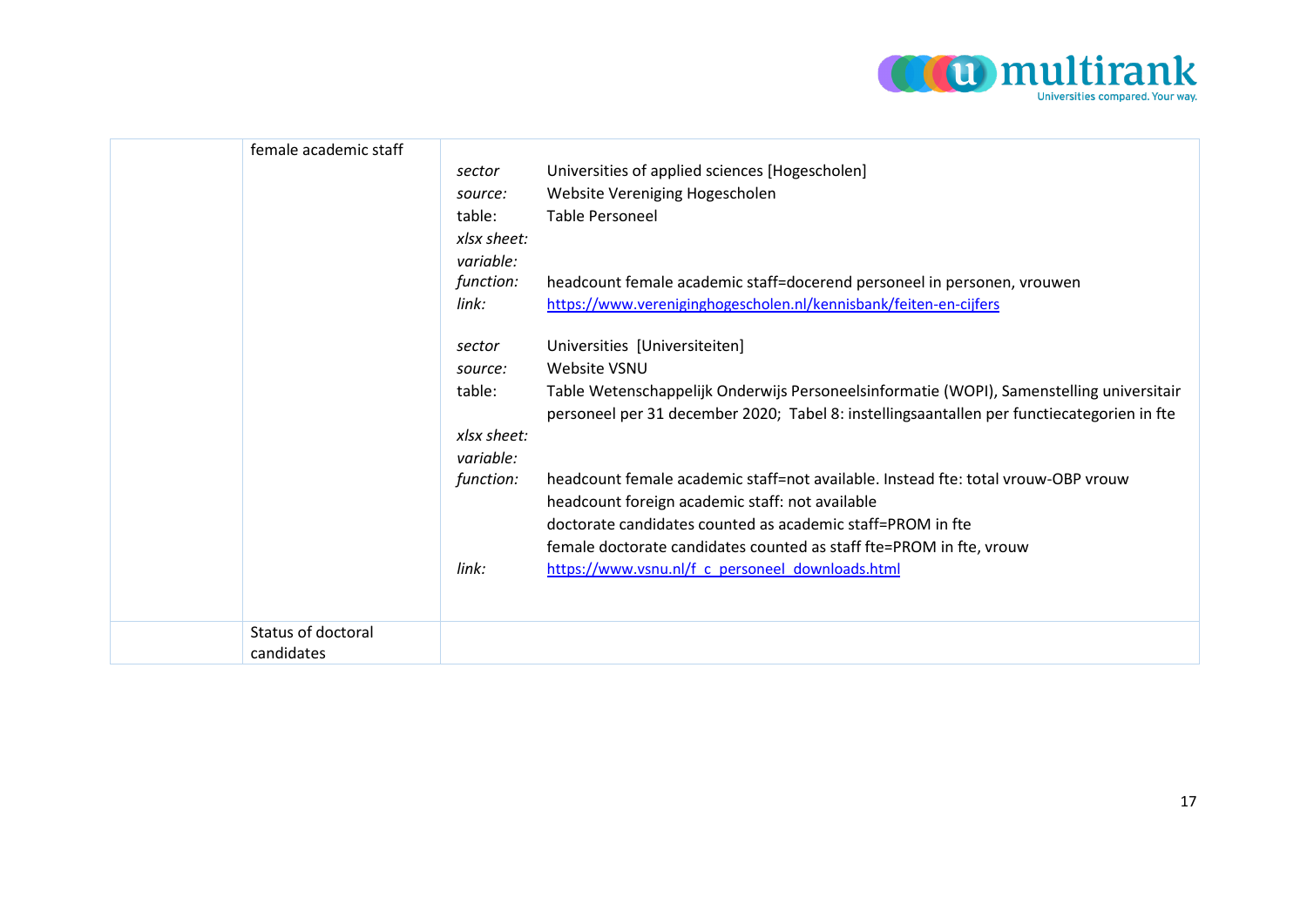

|                           | Doctoral candidates<br>counted as academic staff<br>in FTEs      | sector<br>source:<br>table:<br>xlsx sheet:<br>variable:<br>function:<br>link: | Universities [Universiteiten]<br>Website VSNU<br>Table Wetenschappelijk Onderwijs Personeelsinformatie (WOPI), Samenstelling universitair<br>personeel per 31 december 2020; Tabel 8: instellingsaantallen per functiecategorieën in<br>fte<br>doctorate candidates counted as academic staff=PROM in fte (fte as headcount data are<br>not available)<br>https://www.vsnu.nl/f c personeel downloads.html |
|---------------------------|------------------------------------------------------------------|-------------------------------------------------------------------------------|------------------------------------------------------------------------------------------------------------------------------------------------------------------------------------------------------------------------------------------------------------------------------------------------------------------------------------------------------------------------------------------------------------|
|                           | Doctoral candidates<br>counted as academic staff<br>in headcount |                                                                               |                                                                                                                                                                                                                                                                                                                                                                                                            |
|                           | Doctoral candidates with<br>foreign nationality                  |                                                                               |                                                                                                                                                                                                                                                                                                                                                                                                            |
|                           | Female doctoral<br>candidates                                    | sector<br>source:<br>table:<br>xlsx sheet:<br>variable:                       | Universities [Universiteiten]<br>Website VSNU<br>Table Wetenschappelijk Onderwijs Personeelsinformatie (WOPI), Samenstelling universitair<br>personeel per 31 december 2020; Tabel 8: instellingsaantallen per functiecategorieën in<br>fte                                                                                                                                                                |
|                           |                                                                  | function:<br>link:                                                            | female doctorate candidates counted as staff fte=PROM in fte, vrouw (fte as headcount<br>data are not available)<br>https://www.vsnu.nl/f c personeel downloads.html                                                                                                                                                                                                                                       |
| Q15: Post-docs            | Post docs (head-count)                                           |                                                                               |                                                                                                                                                                                                                                                                                                                                                                                                            |
| Q16: Currency<br>and Unit | Currency                                                         | <b>EUR</b>                                                                    |                                                                                                                                                                                                                                                                                                                                                                                                            |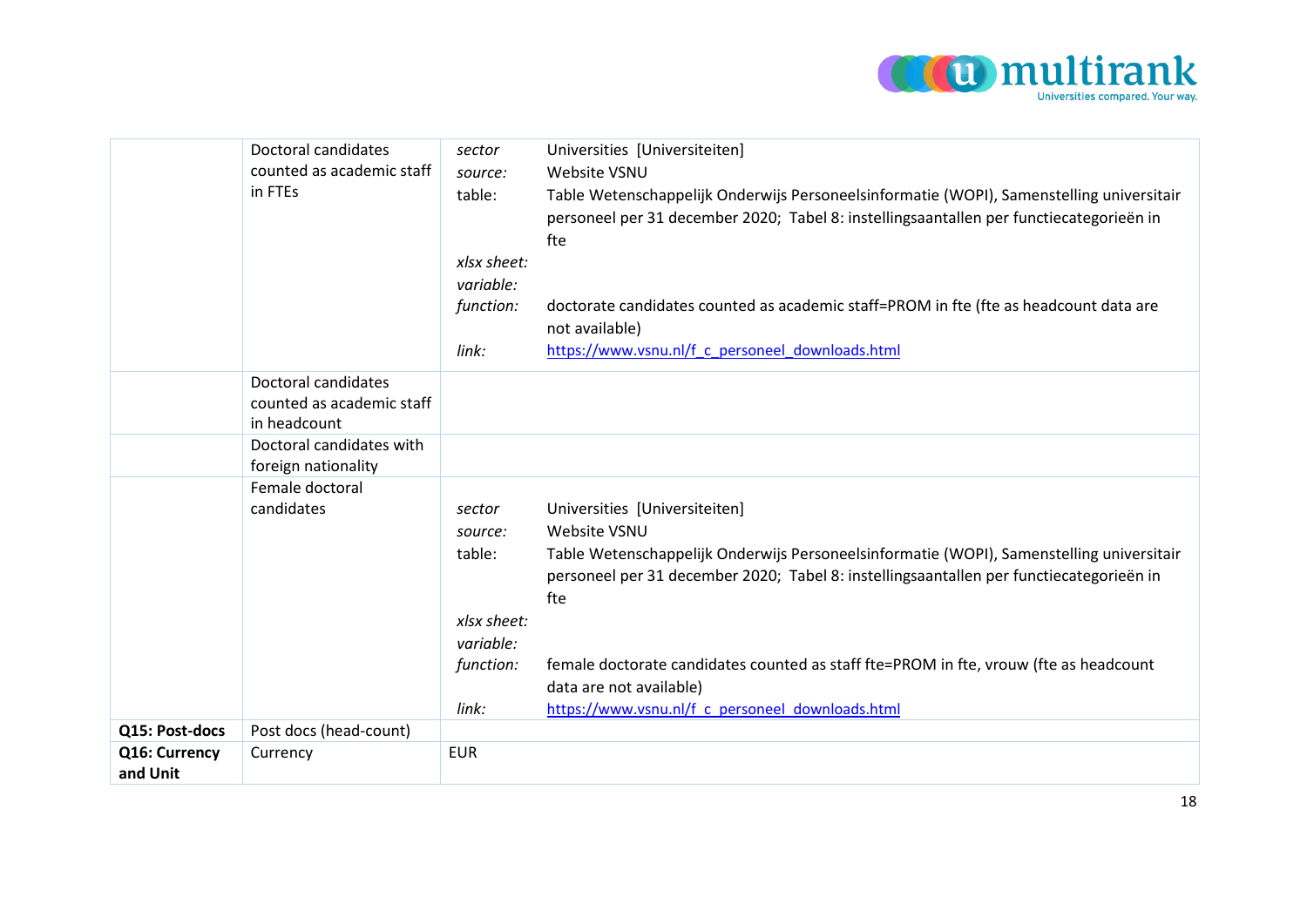

| Q17: Revenues | Unit           |                                                                               |                                                                                                                                                                                                                                                                                                               |
|---------------|----------------|-------------------------------------------------------------------------------|---------------------------------------------------------------------------------------------------------------------------------------------------------------------------------------------------------------------------------------------------------------------------------------------------------------|
|               | Total revenues | sector<br>source:<br>table:<br>xlsx sheet:<br>variable:<br>function:<br>link: | Universities of applied sciences [Hogescholen] & Universities [Universiteiten]<br>DUO Onderwijsdata, financiën, Financiële verantwoording (XBRL)<br>Table: 02 Staat van baten en lasten 2016-2020<br>Total revenues=Totaal baten<br>https://onderwijsdata.duo.nl/dataset/02-staat-van-baten-en-lasten         |
|               | Core budget    | sector<br>source:<br>table:<br>xlsx sheet:<br>variable:<br>function:<br>link: | Universities of applied sciences [Hogescholen] & Universities [Universiteiten]<br>DUO Onderwijsdata, financiën, Financiële verantwoording (XBRL)<br>Table: 02 Staat van baten en lasten 2016-2020<br>Revenues core funding=Rijksbijdrage<br>https://onderwijsdata.duo.nl/dataset/02-staat-van-baten-en-lasten |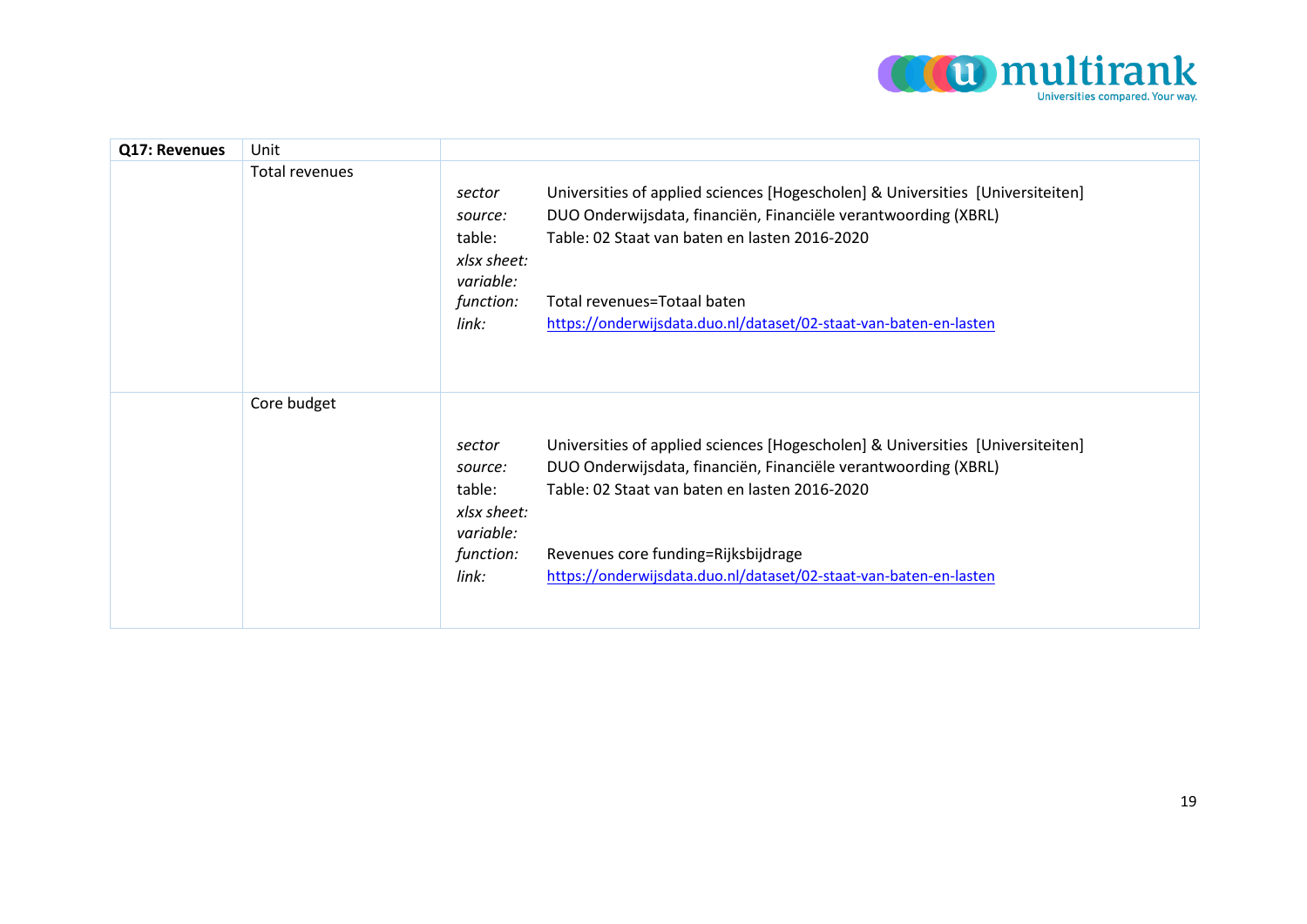

| Tuition fees from<br>students in degree<br>programmes                                                     | sector<br>source:<br>table:<br>xlsx sheet:<br>variable:<br>function:<br>link: | Universities of applied sciences [Hogescholen] & Universities [Universiteiten]<br>DUO Onderwijsdata, financiën, Financiële verantwoording (XBRL)<br>Table 13: Overige baten 2016-2020<br>Revenues tuition fees= Totaal college-, cursus-, les- en examengelden                       |
|-----------------------------------------------------------------------------------------------------------|-------------------------------------------------------------------------------|--------------------------------------------------------------------------------------------------------------------------------------------------------------------------------------------------------------------------------------------------------------------------------------|
| Fees from courses<br>organised within the<br>framework of continuing<br>professional development<br>(CPD) | sector<br>source:<br>table:<br>xlsx sheet:<br>variable:<br>function:<br>link: | Universities of applied sciences [Hogescholen] & Universities [Universiteiten]<br>DUO Onderwijsdata, financiën, Financiële verantwoording (XBRL)<br>Table 13: Overige baten 2016-2020<br>Revenues CPD=Contractonderwijs                                                              |
| External revenues from<br>research                                                                        | sector<br>source:<br>table:<br>xlsx sheet:<br>variable:<br>function:<br>link: | Universities of applied sciences [Hogescholen] & Universities [Universiteiten]<br>DUO Onderwijsdata, financiën, Financiële verantwoording (XBRL)<br>Table 13: Overige baten 2016-2020<br>External research revenues=Contractonderzoek + overige baten werk in opdracht van<br>derden |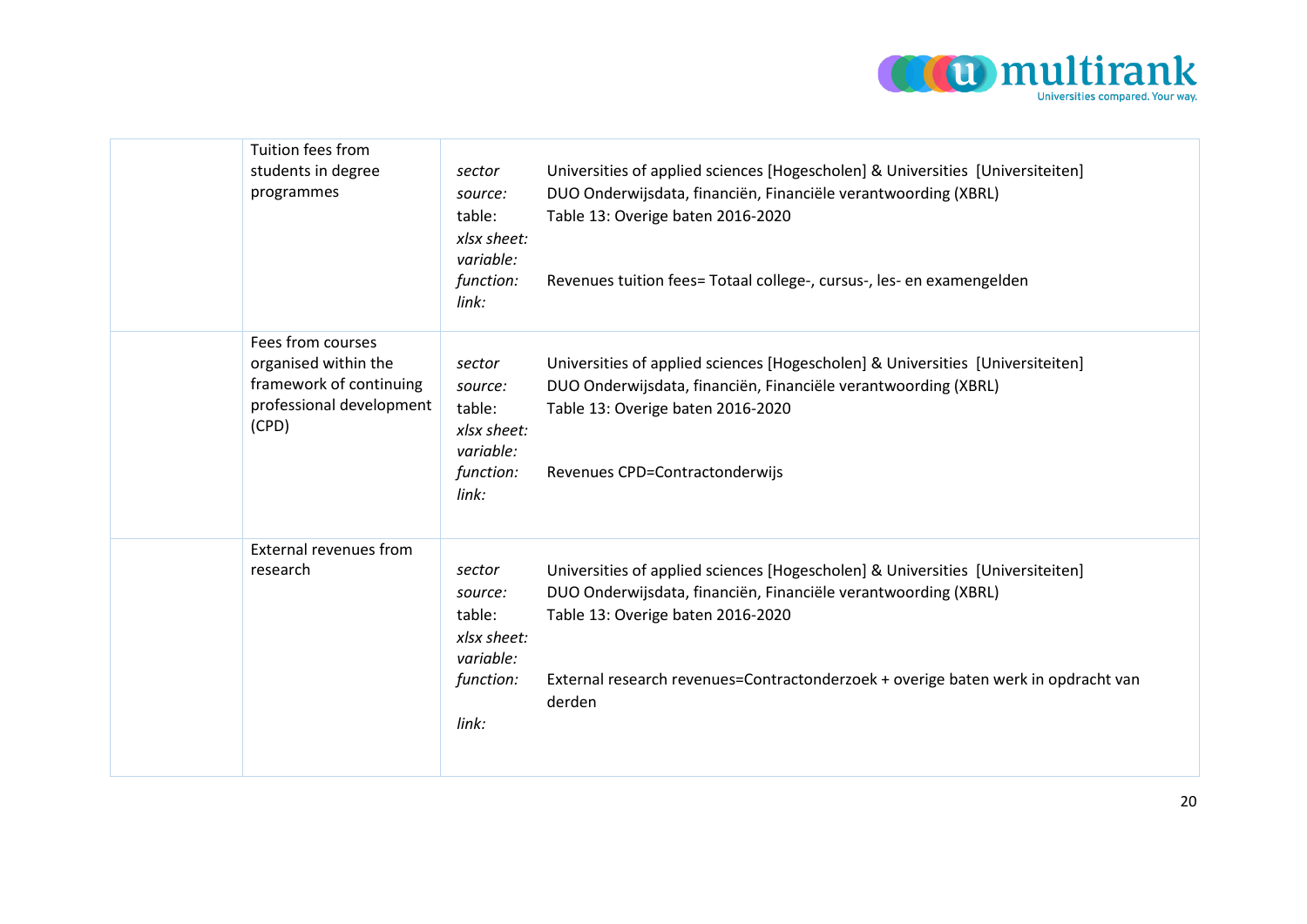

|               | external revenues from<br>privately funded research<br>contracts             | Universities of applied sciences [Hogescholen] & Universities [Universiteiten]<br>sector<br>DUO Onderwijsdata, financiën, Financiële verantwoording (XBRL)<br>source:<br>Table 13: Overige baten 2016-2020<br>table:<br>xlsx sheet:<br>variable:<br>Revenues from private contracts=Contractonderzoek overige non-profit organisaties +<br>function:<br>contractonderzoek bedrijven<br>link: |
|---------------|------------------------------------------------------------------------------|----------------------------------------------------------------------------------------------------------------------------------------------------------------------------------------------------------------------------------------------------------------------------------------------------------------------------------------------------------------------------------------------|
|               | Revenues from licensing<br>agreements, copyrighted<br>products and royalties | Universities of applied sciences [Hogescholen] & Universities [Universiteiten]<br>sector<br>DUO Onderwijsdata, financiën, Financiële verantwoording (XBRL)<br>source:<br>Table 13: Overige baten 2016-2020<br>table:<br>xlsx sheet:<br>variable:<br>function:<br>Revenues from licences=Licentie-opbrengsten<br>link:                                                                        |
|               | Other revenues                                                               |                                                                                                                                                                                                                                                                                                                                                                                              |
| Q18: Revenues | Tuition fees from                                                            |                                                                                                                                                                                                                                                                                                                                                                                              |
| by source     | international sources as<br>% of total tuition fee<br>revenues               |                                                                                                                                                                                                                                                                                                                                                                                              |
|               | External research<br>revenues: % from<br>international sources               |                                                                                                                                                                                                                                                                                                                                                                                              |
|               | External research<br>revenues: % from<br>national sources                    |                                                                                                                                                                                                                                                                                                                                                                                              |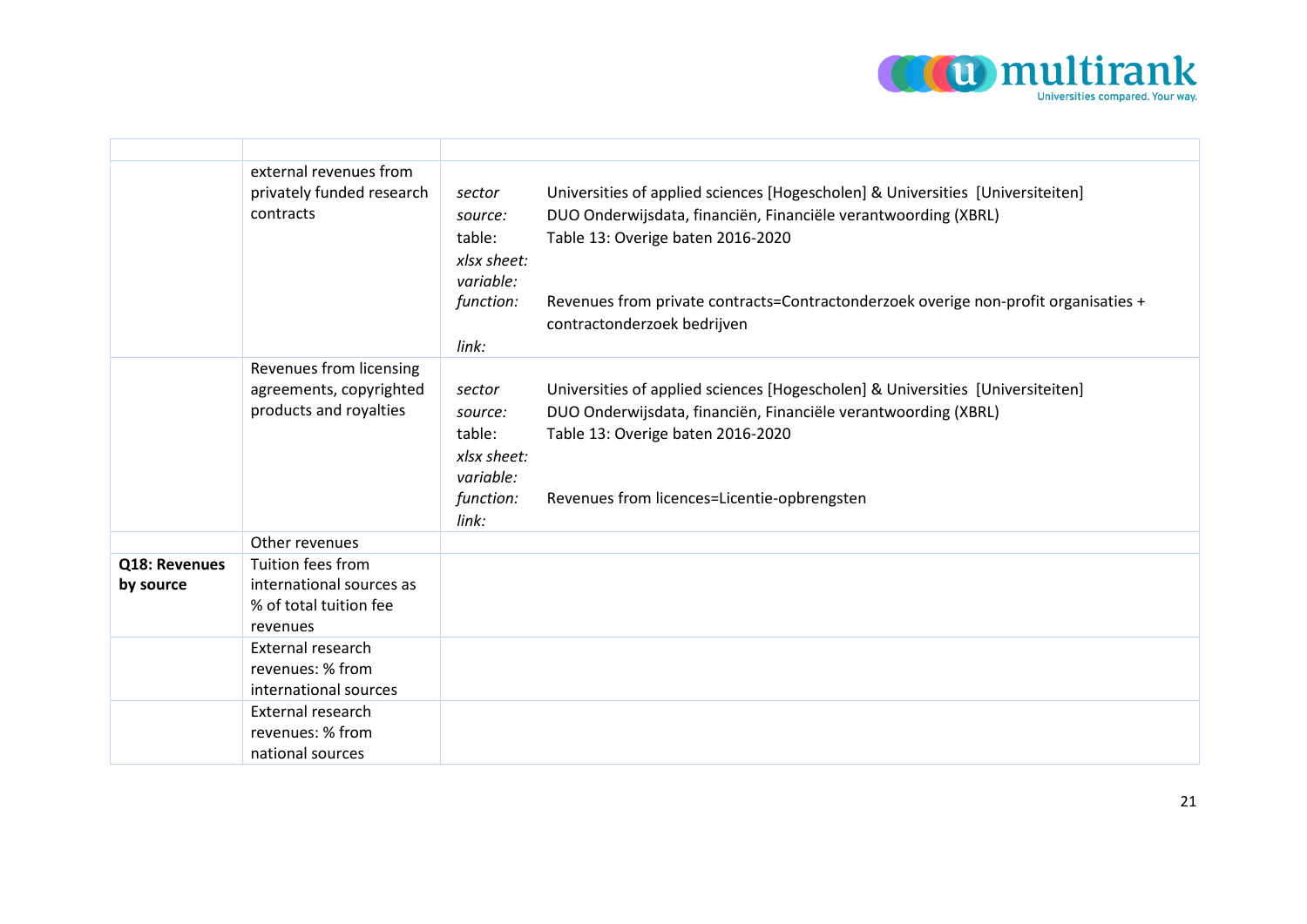

|                            | External research<br>revenues: % from<br>regional sources |                                                                               |                                                                                                                                                                                                                                                                                                          |
|----------------------------|-----------------------------------------------------------|-------------------------------------------------------------------------------|----------------------------------------------------------------------------------------------------------------------------------------------------------------------------------------------------------------------------------------------------------------------------------------------------------|
| Q19:<br><b>Expenditure</b> | Total expenditure                                         | sector<br>source:<br>table:<br>xlsx sheet:<br>variable:<br>function:<br>link: | Universities of applied sciences [Hogescholen] & Universities [Universiteiten]<br>DUO Onderwijsdata, financiën, Financiële verantwoording (XBRL)<br>Table: 02 Staat van baten en lasten 2016-2020<br>Total expenditure=Totaal baten<br>https://onderwijsdata.duo.nl/dataset/02-staat-van-baten-en-lasten |
|                            | % on research                                             |                                                                               |                                                                                                                                                                                                                                                                                                          |
|                            | % on teaching                                             |                                                                               |                                                                                                                                                                                                                                                                                                          |
|                            | % on knowledge transfer                                   |                                                                               |                                                                                                                                                                                                                                                                                                          |
|                            | % on other activities                                     |                                                                               |                                                                                                                                                                                                                                                                                                          |
| Q20: Research<br>outputs   | Number of academic<br>publications                        | sector<br>source:<br>table:<br>xlsx sheet:<br>variable:<br>function:<br>link: | Universities of applied sciences [Hogescholen] & Universities [Universiteiten]<br>VSNU KUOZ; Onderzoeksinzet en -output,<br>Table Wetensch. Publ. 2000-2018<br>Onderzoeksinzet_en_output_2018.xlsx<br>wetenschappelijke publicaties per universiteit<br>https://www.vsnu.nl/f_c_onderzoeksoutput.html    |
|                            | Number of professional<br>publications                    | sector<br>source:<br>table:                                                   | Universities of applied sciences [Hogescholen] & Universities [Universiteiten]<br>VSNU KUOZ; Onderzoeksinzet en -output,<br>Table Wetensch. Publ. 2000-2018                                                                                                                                              |